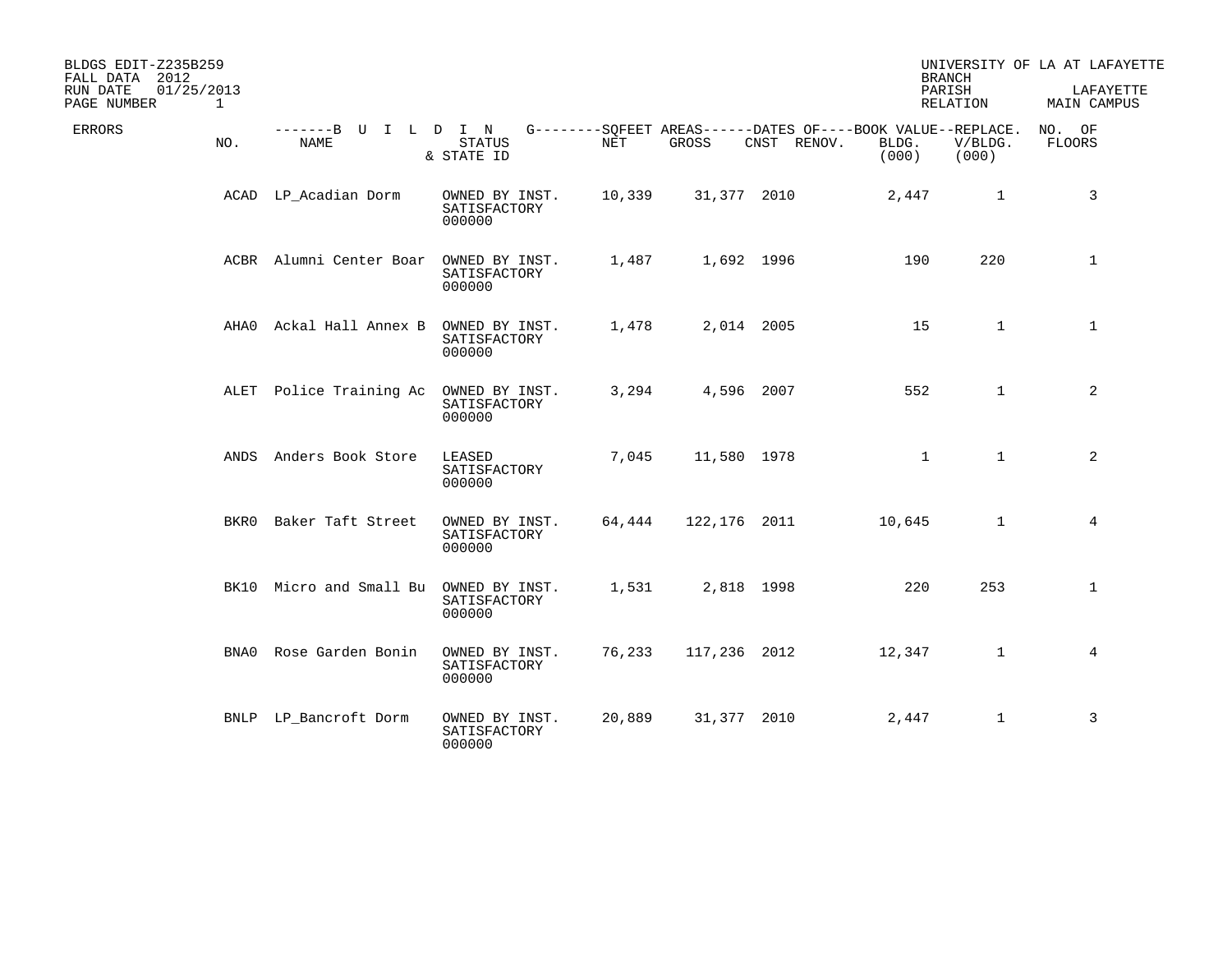| BLDGS EDIT-Z235B259<br>FALL DATA 2012      |      |                              |                                          |        |              |                                                                            |                | <b>BRANCH</b>      | UNIVERSITY OF LA AT LAFAYETTE |
|--------------------------------------------|------|------------------------------|------------------------------------------|--------|--------------|----------------------------------------------------------------------------|----------------|--------------------|-------------------------------|
| 01/25/2013<br>RUN DATE<br>2<br>PAGE NUMBER |      |                              |                                          |        |              |                                                                            |                | PARISH<br>RELATION | LAFAYETTE<br>MAIN CAMPUS      |
| ERRORS<br>NO.                              |      | -------B U I L D I N<br>NAME | <b>STATUS</b><br>& STATE ID              | NET    | GROSS        | G--------SQFEET AREAS------DATES OF----BOOK VALUE--REPLACE.<br>CNST RENOV. | BLDG.<br>(000) | V/BLDG.<br>(000)   | NO. OF<br><b>FLOORS</b>       |
|                                            |      | BOHS Bourgeois House         | OWNED BY INST.<br>SATISFACTORY<br>000000 | 1,989  |              | 2,640 1971                                                                 | 151            | $\mathbf{1}$       | 1                             |
|                                            |      | BPB0 Bourgeois Pool Mec      | OWNED BY INST.<br>SATISFACTORY<br>000000 | 843    |              | 2,431 2000                                                                 | 10             | $\mathbf{1}$       | $\mathbf{1}$                  |
|                                            | BTF0 | Bookstore Tent Ann           | OWNED BY INST.<br>SATISFACTORY<br>000000 | 9,068  | 10,236 2012  |                                                                            | 81             | $\mathbf{1}$       | 2                             |
|                                            |      | CAFF LP_Caffery              | OWNED BY INST.<br>SATISFACTORY<br>000000 | 12,109 | 15,570 2003  |                                                                            | 1,344          | $\mathbf{1}$       | 3                             |
|                                            |      | CALL LP_Callais              | OWNED BY INST.<br>SATISFACTORY<br>000000 | 18,086 | 25,841 2003  |                                                                            | 2,214          | $\mathbf{1}$       | 3                             |
|                                            |      | CHFA Chimpanzee Housing      | OWNED BY INST.<br>SATISFACTORY<br>000000 | 10,252 | 20,939 2006  |                                                                            | 4,069          | $\mathbf{1}$       | $\mathbf{1}$                  |
|                                            |      | CONV Cajun Dome Convent      | OWNED BY INST.<br>SATISFACTORY<br>000000 | 52,917 | 97,522 2002  |                                                                            | 14,600         | 16,000             | 3                             |
|                                            | CRA0 | Rose Garden Coronn           | OWNED BY INST.<br>SATISFACTORY<br>000000 | 63,683 | 115,230 2012 |                                                                            | 12,347         | $\mathbf{1}$       | 4                             |
|                                            | CRSB | Chimp Research Bui           | OWNED BY INST.<br>SATISFACTORY<br>000000 | 2,561  |              | 3,111 2003                                                                 | 276            | $\mathbf{1}$       | 1                             |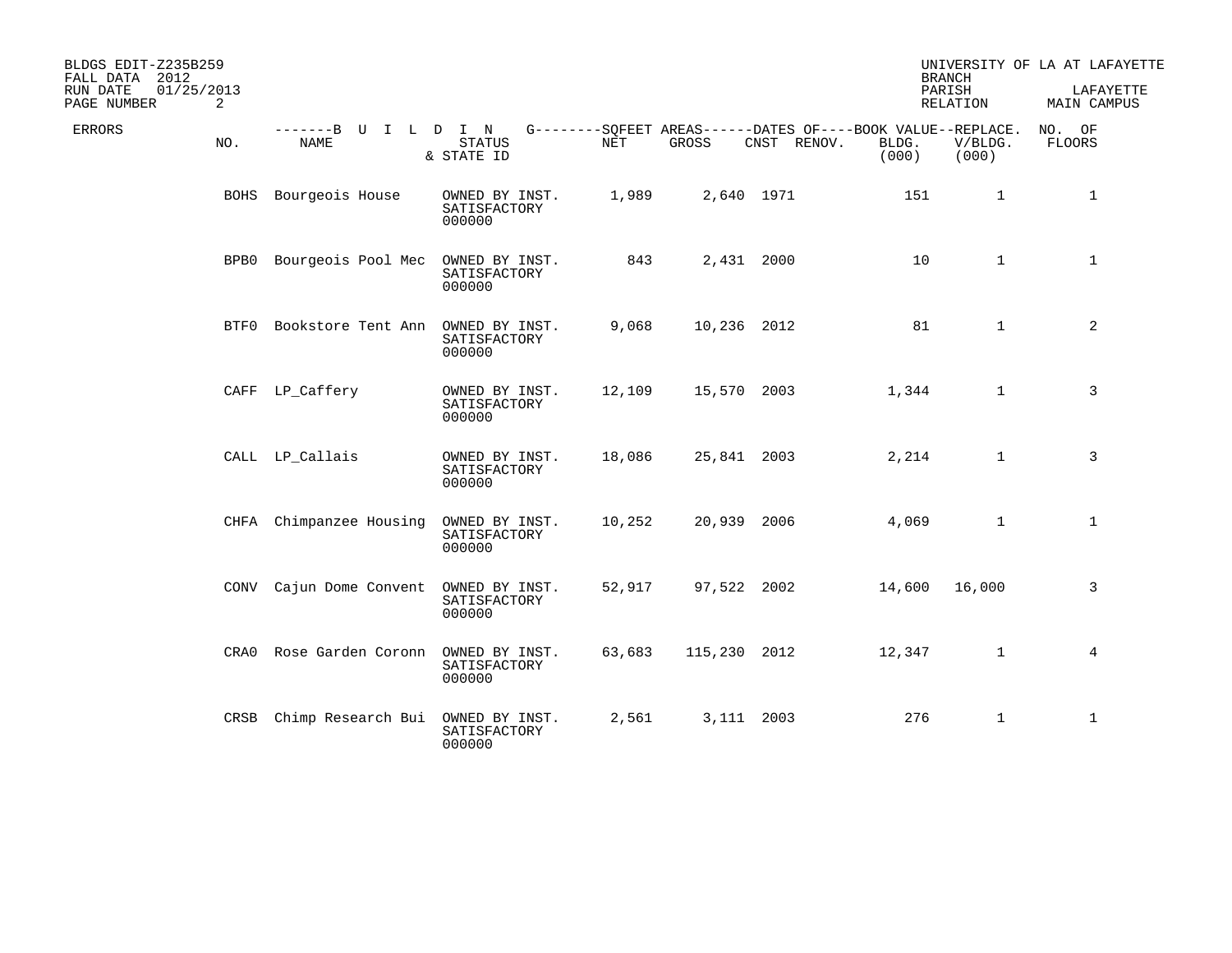| BLDGS EDIT-Z235B259<br>FALL DATA 2012<br>01/25/2013<br>RUN DATE<br>3<br>PAGE NUMBER |                              |                                          |        |             |                                                                            | <b>BRANCH</b><br>PARISH | RELATION         | UNIVERSITY OF LA AT LAFAYETTE<br>LAFAYETTE<br>MAIN CAMPUS |
|-------------------------------------------------------------------------------------|------------------------------|------------------------------------------|--------|-------------|----------------------------------------------------------------------------|-------------------------|------------------|-----------------------------------------------------------|
| ERRORS<br>NO.                                                                       | -------B U I L D I N<br>NAME | <b>STATUS</b><br>& STATE ID              | NET    | GROSS       | G--------SQFEET AREAS------DATES OF----BOOK VALUE--REPLACE.<br>CNST RENOV. | BLDG.<br>(000)          | V/BLDG.<br>(000) | NO. OF<br>FLOORS                                          |
|                                                                                     | DNLP LP_Denbo Dorm           | OWNED BY INST.<br>SATISFACTORY<br>000000 | 20,684 | 31,377 2010 |                                                                            | 2,447                   | $\mathbf{1}$     | 3                                                         |
|                                                                                     | DPF2 Dome Pod Facility       | OWNED BY INST.<br>SATISFACTORY<br>000000 | 1,038  | 1,183 2006  |                                                                            | 57                      | 57               | $\mathbf{1}$                                              |
|                                                                                     | DPF3 Dome Pod Facility       | OWNED BY INST.<br>SATISFACTORY<br>000000 | 2,076  | 2,366 2006  |                                                                            | 57                      | 57               | $\mathbf{1}$                                              |
|                                                                                     | DPF4 Dome Pod Facility       | OWNED BY INST.<br>SATISFACTORY<br>000000 | 1,038  | 1,183 2006  |                                                                            | 57                      | 57               | $\mathbf{1}$                                              |
| DPF5                                                                                | Dome Pod Facility            | OWNED BY INST.<br>SATISFACTORY<br>000000 | 2,076  | 2,366 2006  |                                                                            | 57                      | 57               | $\mathbf 1$                                               |
|                                                                                     | DPF6 Dome Pod Facility       | OWNED BY INST.<br>SATISFACTORY<br>000000 | 2,076  | 2,366 2006  |                                                                            | 57                      | 57               | $\mathbf 1$                                               |
|                                                                                     | ECOL Group Of Private B      | OWNED BY INST.<br>REMODELING-A<br>000000 | 22,420 | 31,688 1992 |                                                                            | 2,500                   | 2,850            | $\mathbf{1}$                                              |
|                                                                                     | EMDH LP_E.A.Martin Dorm      | OWNED BY INST.<br>SATISFACTORY<br>000000 | 20,747 | 31,377 2003 |                                                                            | 2,447                   | $\mathbf{1}$     | 3                                                         |
|                                                                                     | EQIN Equipment/Incinera      | OWNED BY INST.<br>SATISFACTORY<br>000000 | 2,028  | 4,163 1995  |                                                                            | 312                     | 499              | $\mathbf{1}$                                              |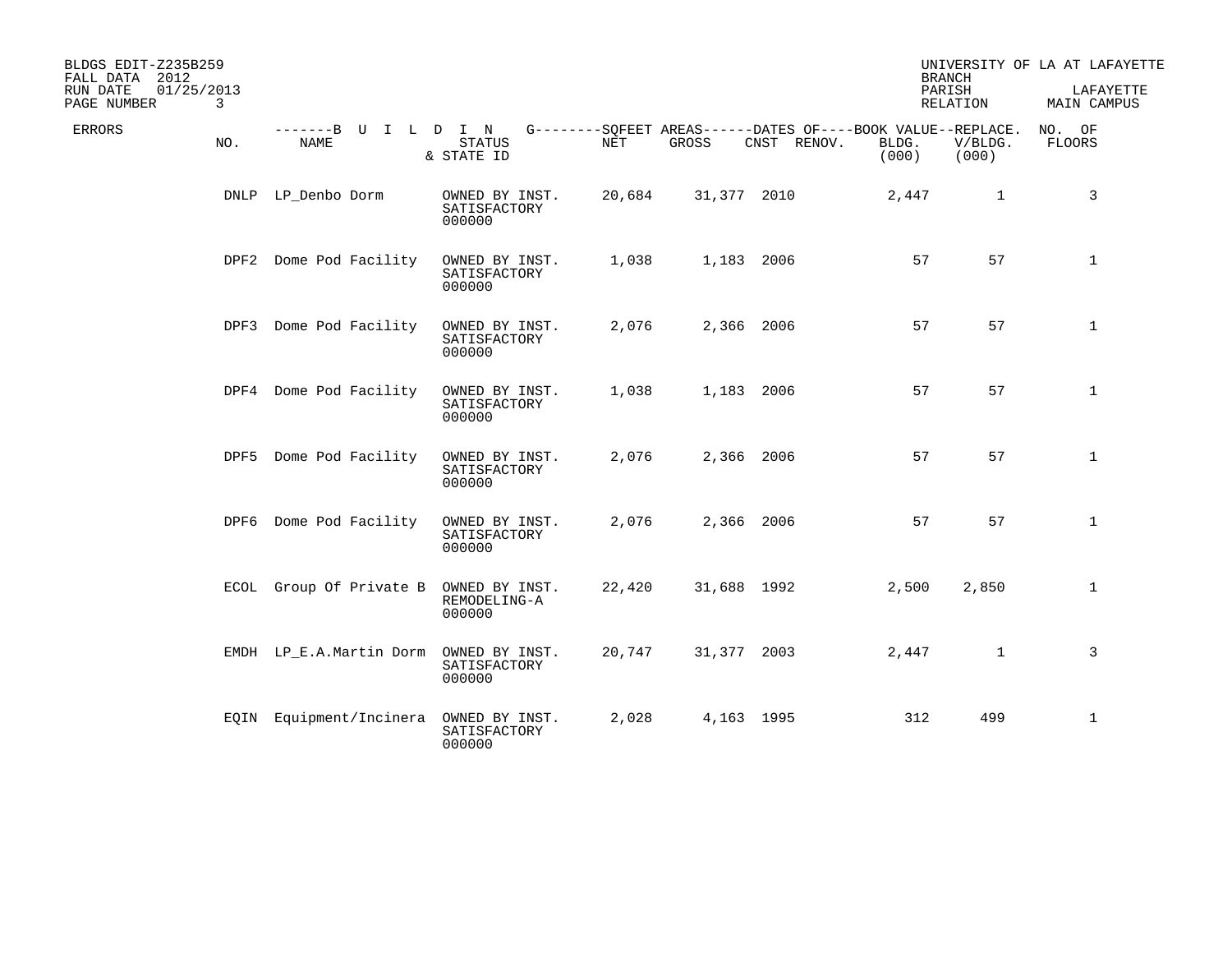| BLDGS EDIT-Z235B259<br>FALL DATA 2012      |                                     |                                          |        |              |                                                                            |                | <b>BRANCH</b>             | UNIVERSITY OF LA AT LAFAYETTE |
|--------------------------------------------|-------------------------------------|------------------------------------------|--------|--------------|----------------------------------------------------------------------------|----------------|---------------------------|-------------------------------|
| 01/25/2013<br>RUN DATE<br>PAGE NUMBER<br>4 |                                     |                                          |        |              |                                                                            |                | PARISH<br><b>RELATION</b> | LAFAYETTE<br>MAIN CAMPUS      |
| <b>ERRORS</b><br>NO.                       | -------B U I L D I N<br><b>NAME</b> | <b>STATUS</b><br>& STATE ID              | NET    | GROSS        | G--------SQFEET AREAS------DATES OF----BOOK VALUE--REPLACE.<br>CNST RENOV. | BLDG.<br>(000) | V/BLDG.<br>(000)          | NO. OF<br>FLOORS              |
|                                            | HGRO Huger Taft Street              | OWNED BY INST.<br>SATISFACTORY<br>000000 | 64,114 | 122,190 2011 |                                                                            | 10,887         | $\mathbf{1}$              | 4                             |
|                                            | LAFO Lafayette Hall(Was             | OWNED BY INST.<br>SATISFACTORY<br>000000 | 5,340  | 10,574 1957  |                                                                            | 268            | 951                       | 2                             |
|                                            | LITE Louisiana Immersiv             | LEASED<br>SATISFACTORY<br>000000         | 42,356 | 74,584 2007  |                                                                            | $\mathbf{1}$   | $\mathbf{1}$              | $\overline{a}$                |
|                                            | LPCF Primary Care Facil             | OWNED BY INST.<br>SATISFACTORY<br>000000 | 10,349 | 14,870 1997  |                                                                            | 1,284          | $\mathbf{1}$              | $\mathbf{1}$                  |
|                                            | LSS0 Lady Cajuns Softba             | OWNED BY INST.<br>SATISFACTORY<br>000000 | 3,056  | 25,458 2011  |                                                                            | 380            | $\mathbf{1}$              | 2                             |
|                                            | LSUE LSU Eunice                     | LEASED<br>SATISFACTORY<br>000000         | 1,680  |              | 2,500 1991                                                                 | $\mathbf{1}$   | $\mathbf{1}$              | $\mathbf{1}$                  |
|                                            | MCCU LP McCullough Dorm             | OWNED BY INST.<br>SATISFACTORY<br>000000 | 18,090 | 28,392 2003  |                                                                            | 2,214          | $\mathbf{1}$              | 3                             |
| MIPF                                       | Leon Moncla Indoor                  | OWNED BY INST.<br>SATISFACTORY<br>000000 | 85,011 |              | 88,688 2006                                                                | 4,843          | $\mathbf{1}$              | $\mathbf 1$                   |
| MNTS                                       | Maintanence Shop                    | OWNED BY INST.<br>SATISFACTORY<br>000000 | 9,787  | 21,198 2004  |                                                                            | $\mathbf{1}$   | $\mathbf{1}$              | 2                             |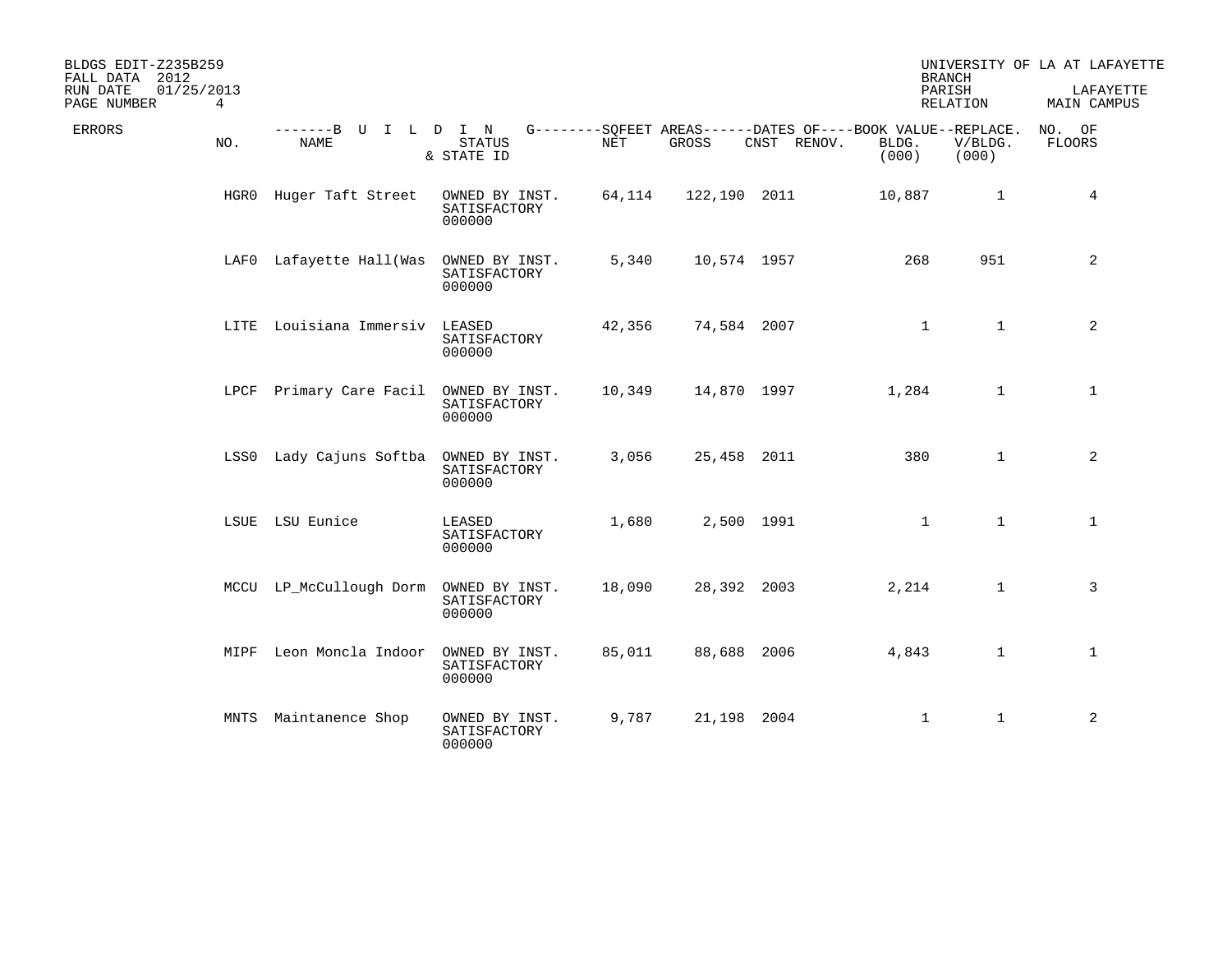| BLDGS EDIT-Z235B259<br>FALL DATA 2012      |                              |                                          |        |             |             | <b>BRANCH</b>                                                                 |                  | UNIVERSITY OF LA AT LAFAYETTE |
|--------------------------------------------|------------------------------|------------------------------------------|--------|-------------|-------------|-------------------------------------------------------------------------------|------------------|-------------------------------|
| 01/25/2013<br>RUN DATE<br>5<br>PAGE NUMBER |                              |                                          |        |             |             | PARISH<br>RELATION                                                            |                  | LAFAYETTE<br>MAIN CAMPUS      |
| ERRORS<br>NO.                              | -------B U I L D I N<br>NAME | <b>STATUS</b><br>& STATE ID              | NET    | GROSS       | CNST RENOV. | G--------SQFEET AREAS------DATES OF----BOOK VALUE--REPLACE.<br>BLDG.<br>(000) | V/BLDG.<br>(000) | NO. OF<br><b>FLOORS</b>       |
|                                            | MTCO NIRC Modular Build      | OWNED BY INST.<br>SATISFACTORY<br>000000 | 809    |             | 962 2010    | 700                                                                           | $\mathbf{1}$     | $\mathbf{1}$                  |
|                                            | MTD0 NIRC Modular Build      | OWNED BY INST.<br>SATISFACTORY<br>000000 | 834    |             | 962 2010    | 700                                                                           | $\mathbf{1}$     | $\mathbf{1}$                  |
|                                            | MT54 Modular Building        | OWNED BY INST.<br>SATISFACTORY<br>000000 | 820    | 1,312 2012  |             | 491                                                                           | $\mathbf{1}$     | $\mathbf{1}$                  |
|                                            | MX00 Moody Annex             | OWNED BY INST.<br>SATISFACTORY<br>000000 | 36,175 | 61,336 2003 |             | 7,400                                                                         | $\mathbf{1}$     | 3                             |
|                                            | M31C Modular Bldg. 31C       | OWNED BY INST.<br>SATISFACTORY<br>000000 | 812    |             | 963 2011    | 491                                                                           | $\mathbf{1}$     | $\mathbf{1}$                  |
|                                            | NIWH New Maintenance Sh      | OWNED BY INST.<br>SATISFACTORY<br>000000 | 9,881  | 10,396 1978 |             | 220                                                                           | $\mathbf{1}$     | $\mathbf{1}$                  |
|                                            | OLVR Advnd. Comp. Tech.      | OWNED BY INST.<br>SATISFACTORY<br>000000 | 36,942 | 61,272 2007 |             | 7,634                                                                         | $\mathbf{1}$     | 3                             |
|                                            | PC46 Primate Colony Bld      | OWNED BY INST.<br>SATISFACTORY<br>000000 | 2,792  | 4,061 2007  |             | 1,500                                                                         | $\mathbf{1}$     | $\mathbf 1$                   |
| PDF1                                       | Dome Pod Facility            | OWNED BY INST.<br>SATISFACTORY<br>000000 | 2,076  | 2,366 2006  |             | 362                                                                           | $\mathbf{1}$     | 1                             |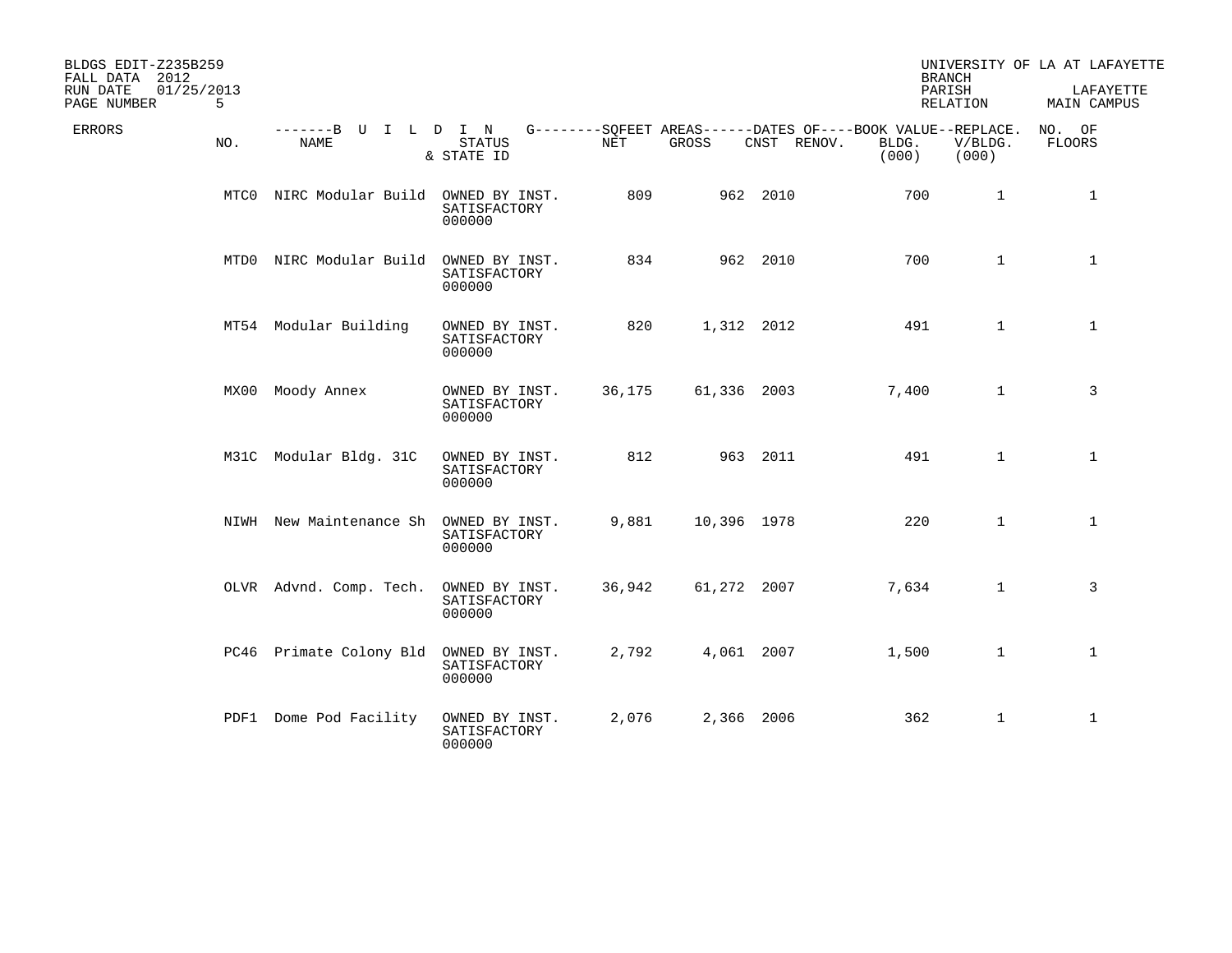| BLDGS EDIT-Z235B259<br>FALL DATA 2012      |                              |                                          |        |             |                                                                            | <b>BRANCH</b>  |                  | UNIVERSITY OF LA AT LAFAYETTE |
|--------------------------------------------|------------------------------|------------------------------------------|--------|-------------|----------------------------------------------------------------------------|----------------|------------------|-------------------------------|
| 01/25/2013<br>RUN DATE<br>PAGE NUMBER<br>6 |                              |                                          |        |             |                                                                            | PARISH         | RELATION         | LAFAYETTE<br>MAIN CAMPUS      |
| ERRORS<br>NO.                              | -------B U I L D I N<br>NAME | <b>STATUS</b><br>& STATE ID              | NET    | GROSS       | G--------SQFEET AREAS------DATES OF----BOOK VALUE--REPLACE.<br>CNST RENOV. | BLDG.<br>(000) | V/BLDG.<br>(000) | NO. OF<br>FLOORS              |
|                                            | PDF2 Dome Pod Facility       | OWNED BY INST.<br>SATISFACTORY<br>000000 | 2,122  | 2,662 2006  |                                                                            | 691            | $\mathbf{1}$     | $\mathbf{1}$                  |
|                                            | PDF3 Dome Pod Facility       | OWNED BY INST.<br>SATISFACTORY<br>000000 | 5,212  | 5,212 2006  |                                                                            | 2,783          | $\mathbf{1}$     | $\mathbf{1}$                  |
|                                            | PDF4 Dome Pod Facility       | OWNED BY INST.<br>SATISFACTORY<br>000000 | 2,122  | 2,662 2006  |                                                                            | 691            | $\mathbf{1}$     | $\mathbf{1}$                  |
|                                            | PDF5 Dome Pod Facility       | OWNED BY INST.<br>SATISFACTORY<br>000000 | 2,122  | 2,662 2006  |                                                                            | 691            | $\mathbf{1}$     | $\mathbf{1}$                  |
|                                            | PDF6 Dome Pod Facility       | OWNED BY INST.<br>SATISFACTORY<br>000000 | 1,590  | 2,366 2006  |                                                                            | 362            | $\mathbf{1}$     | $\mathbf{1}$                  |
|                                            | PRD0 Percussion Wing (A      | OWNED BY INST.<br>SATISFACTORY<br>000000 | 1,761  | 2,094 2006  |                                                                            | 104            | $\mathbf{1}$     | $\mathbf 1$                   |
|                                            | RBRT Roberts House           | OWNED BY INST.<br>SATISFACTORY<br>000000 | 1,509  | 1,904 1955  |                                                                            | 130            | 143              | $\mathbf{1}$                  |
|                                            | RHFA Rhesus Facility         | OWNED BY INST.<br>SATISFACTORY<br>000000 | 6,917  | 13,818 2006 |                                                                            | 2,825          | $\mathbf{1}$     | $\mathbf 1$                   |
|                                            | ROYO LP_Roy Dorm             | OWNED BY INST.<br>SATISFACTORY<br>000000 | 10,495 | 17,241 2003 |                                                                            | 1,344          | $\mathbf{1}$     | 3                             |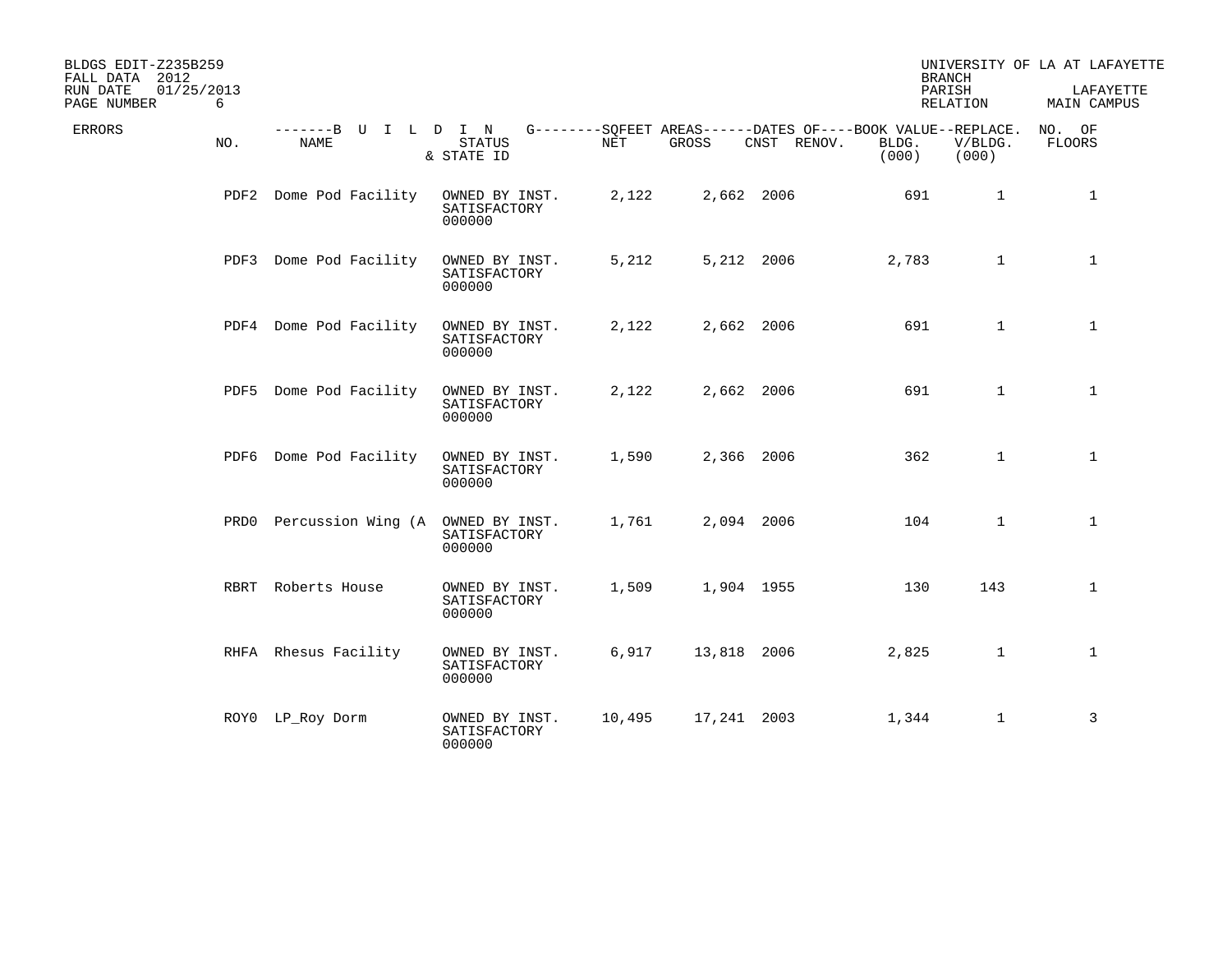| BLDGS EDIT-Z235B259<br>FALL DATA 2012<br>01/25/2013<br>RUN DATE<br>PAGE NUMBER | 7   |                                        |                                          |         |              |                                                                            | <b>BRANCH</b><br>PARISH | RELATION         | UNIVERSITY OF LA AT LAFAYETTE<br>LAFAYETTE<br>MAIN CAMPUS |
|--------------------------------------------------------------------------------|-----|----------------------------------------|------------------------------------------|---------|--------------|----------------------------------------------------------------------------|-------------------------|------------------|-----------------------------------------------------------|
| ERRORS                                                                         | NO. | -------B U I L D I N<br>NAME           | <b>STATUS</b><br>& STATE ID              | NET     | GROSS        | G--------SQFEET AREAS------DATES OF----BOOK VALUE--REPLACE.<br>CNST RENOV. | BLDG.<br>(000)          | V/BLDG.<br>(000) | NO. OF<br><b>FLOORS</b>                                   |
|                                                                                |     | SNFH Sigma Nu Fraternit OWNED BY INST. | SATISFACTORY<br>000000                   | 3,385   |              | 4,850 1985                                                                 | 471                     | $\mathbf{1}$     | 2                                                         |
|                                                                                |     | THIB LP_Thibodeaux Dorm                | OWNED BY INST.<br>SATISFACTORY<br>000000 | 20,484  | 31,377 2003  |                                                                            | 2,447                   | $\mathbf{1}$     | 3                                                         |
|                                                                                |     | TRAH LP_Trahan Dorm                    | OWNED BY INST.<br>SATISFACTORY<br>000000 | 21,102  | 31,377 2003  |                                                                            | 2,453                   | $\mathbf{1}$     | 3                                                         |
|                                                                                |     | TSCG Taft Street Concre                | OWNED BY INST.<br>SATISFACTORY<br>000000 | 132,660 | 139,706 2006 |                                                                            | 6,093                   | $\mathbf{1}$     | 4                                                         |
|                                                                                |     | TSTB Ticket Booth on Ta                | OWNED BY INST.<br>SATISFACTORY<br>000000 | 52      |              | 924 2006                                                                   | 39                      | $\mathbf{1}$     | $\mathbf{1}$                                              |
|                                                                                |     | UAM1 University Art Mus                | LEASED<br>SATISFACTORY<br>000000         | 2,773   | 10,624 1967  |                                                                            | $\mathbf{1}$            | $\mathbf{1}$     | 2                                                         |
|                                                                                |     | VOOR LP_Voorhies Dorm                  | OWNED BY INST.<br>SATISFACTORY<br>000000 | 17,780  | 28,392 2003  |                                                                            | 2,256                   | $\mathbf{1}$     | 3                                                         |
|                                                                                |     | VPTB Vermilion Ph. Tech                | LEASED<br>SATISFACTORY<br>000000         | 840     |              | 2,500 1991                                                                 | $\mathbf{1}$            | $\mathbf{1}$     | $\mathbf{1}$                                              |
|                                                                                |     | WLCN Welcome Center Tra                | OWNED BY INST.<br>SATISFACTORY<br>000000 | 605     |              | 1,749 2004                                                                 | 164                     | $\mathbf{1}$     | $\mathbf 1$                                               |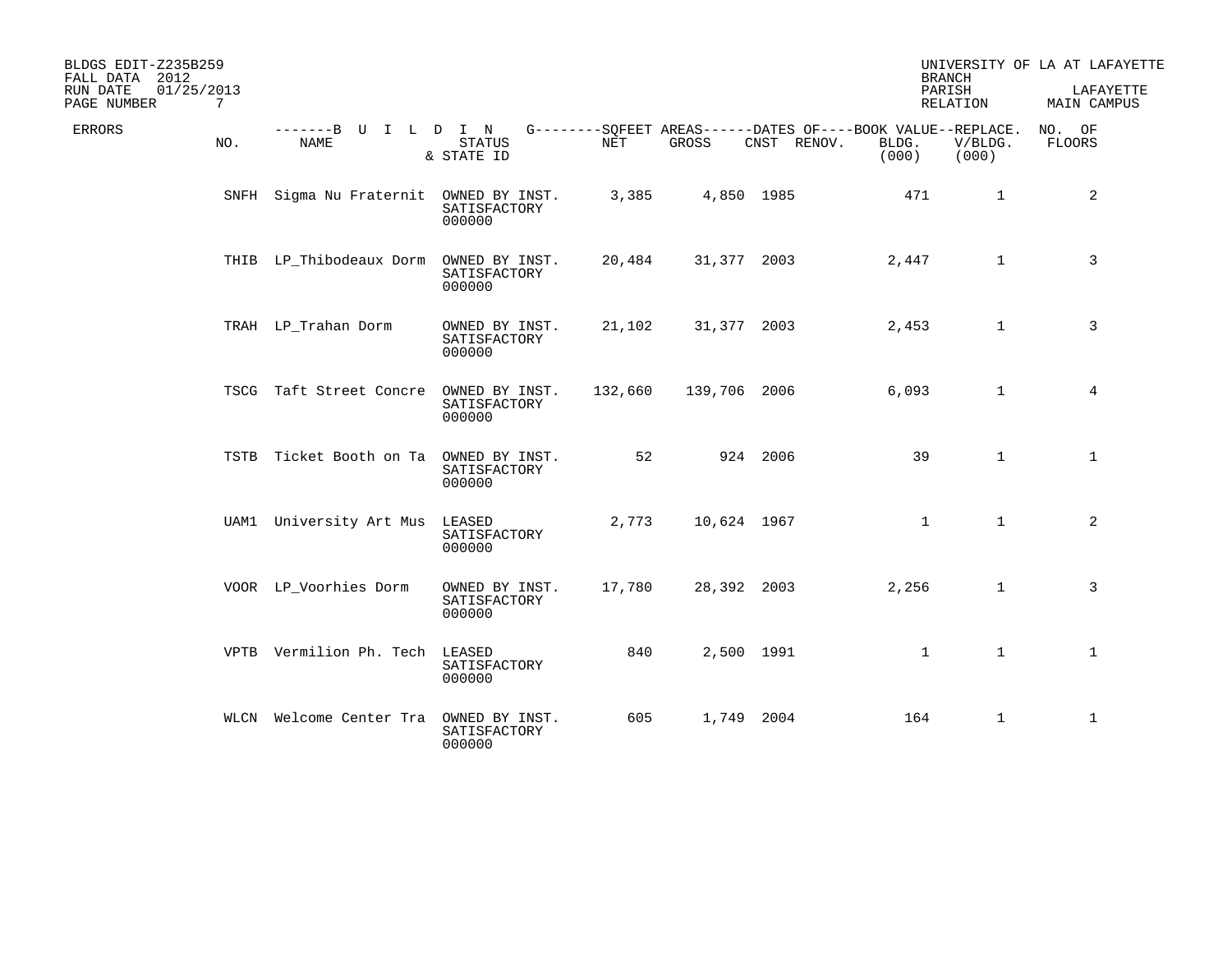| BLDGS EDIT-Z235B259<br>FALL DATA 2012<br>RUN DATE<br>01/25/2013 |      |                                     |                                          |        |                                                                      |             |      |                | <b>BRANCH</b><br>PARISH | UNIVERSITY OF LA AT LAFAYETTE<br>LAFAYETTE |
|-----------------------------------------------------------------|------|-------------------------------------|------------------------------------------|--------|----------------------------------------------------------------------|-------------|------|----------------|-------------------------|--------------------------------------------|
| PAGE NUMBER                                                     | 8    |                                     |                                          |        |                                                                      |             |      |                | RELATION                | MAIN CAMPUS                                |
| ERRORS                                                          | NO.  | -------B U I L D I N<br><b>NAME</b> | <b>STATUS</b><br>& STATE ID              | NET    | G--------SOFEET AREAS------DATES OF----BOOK VALUE--REPLACE.<br>GROSS | CNST RENOV. |      | BLDG.<br>(000) | V/BLDG.<br>(000)        | NO. OF<br>FLOORS                           |
|                                                                 | YPRF | Youth Park Restroo                  | OWNED BY INST.<br>SATISFACTORY<br>000000 | 51     |                                                                      | 191 1999    |      | $\mathbf 1$    | $\mathbf{1}$            | $\mathbf{1}$                               |
|                                                                 |      | 0001 President's Reside             | OWNED BY INST.<br>SATISFACTORY<br>004840 | 6,553  |                                                                      | 8,243 1940  | 1992 | 43             | 433                     | 3                                          |
|                                                                 |      | 0002 Girard Hall                    | OWNED BY INST.<br>SATISFACTORY<br>004841 | 15,430 | 30,538 1922                                                          |             | 1992 | 67             | 3,018                   | 3                                          |
|                                                                 |      | 0004 Foster Hall                    | OWNED BY INST.<br>SATISFACTORY<br>004843 | 9,676  | 16,456 1901                                                          |             | 1996 | 47             | 2,046                   | 2                                          |
|                                                                 |      | 0005 Mouton Hall                    | OWNED BY INST.<br>SATISFACTORY<br>004844 | 13,230 | 19,354 1938                                                          |             | 1979 | 126            | 2,322                   | 2                                          |
|                                                                 |      | 0006 Stephens Hall                  | OWNED BY INST.<br>SATISFACTORY<br>004845 | 19,231 | 26,530 1940                                                          |             | 1986 | 172            | 3,185                   | 2                                          |
|                                                                 |      | 0007 Broussard Hall                 | OWNED BY INST.<br>SATISFACTORY<br>004846 | 13,038 | 19,151 1940                                                          |             | 1979 | 126            | 2,298                   | 2                                          |
|                                                                 |      | 0008 Lee Hall                       | OWNED BY INST.<br>SATISFACTORY<br>004847 | 10,722 | 17,431 1925                                                          |             | 1996 | 66             | 2,091                   | 2                                          |
|                                                                 |      | 0009 Griffin House                  | OWNED BY INST.<br>REMODELING-B<br>005008 | 3,600  |                                                                      | 4,000 1937  | 1986 | 94             | 180                     | 2                                          |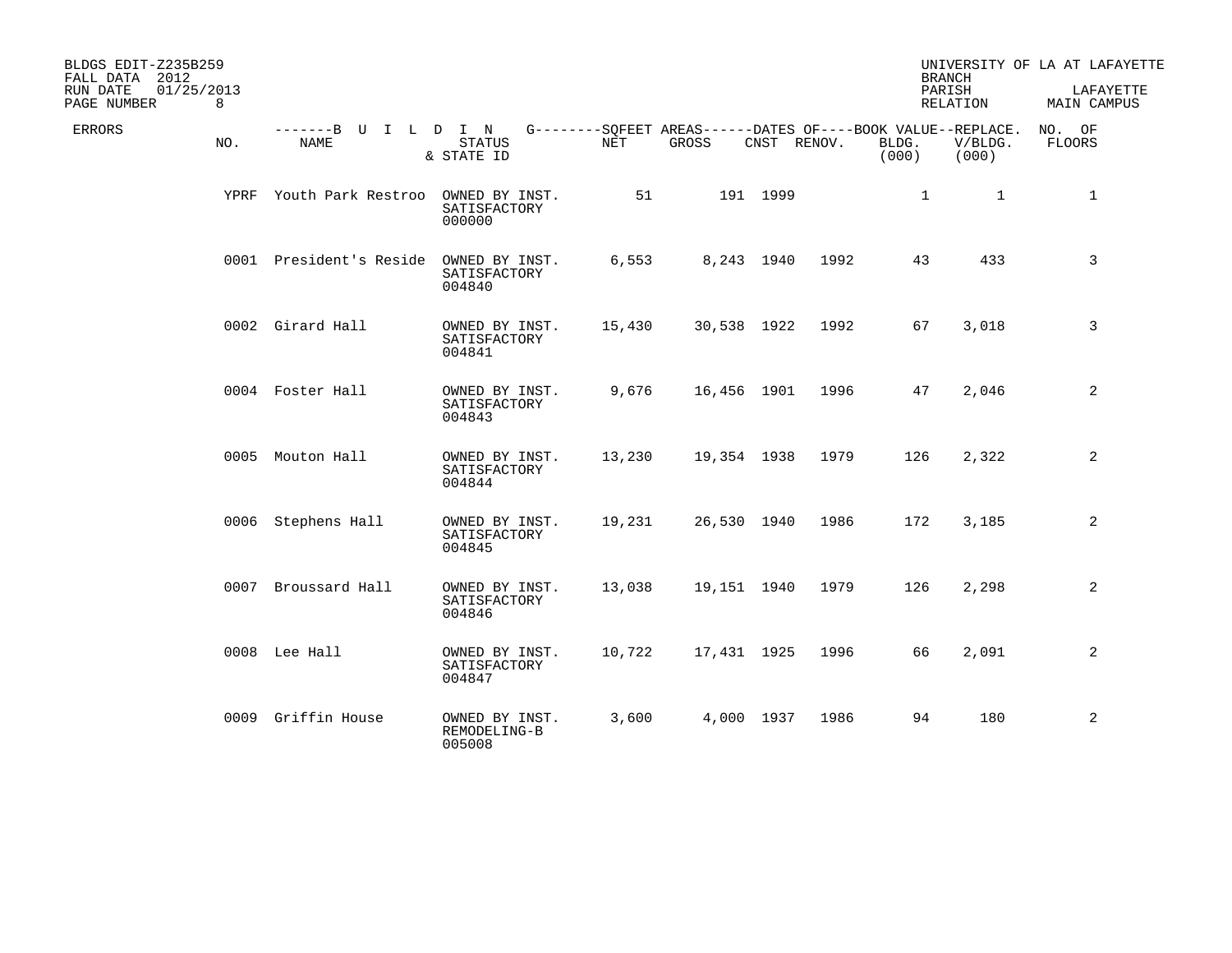| BLDGS EDIT-Z235B259<br>FALL DATA 2012<br>01/25/2013<br>RUN DATE<br>9<br>PAGE NUMBER |                                     |                                          |        |                                                                      |             |      |                | <b>BRANCH</b><br>PARISH<br>RELATION | UNIVERSITY OF LA AT LAFAYETTE<br>LAFAYETTE<br>MAIN CAMPUS |
|-------------------------------------------------------------------------------------|-------------------------------------|------------------------------------------|--------|----------------------------------------------------------------------|-------------|------|----------------|-------------------------------------|-----------------------------------------------------------|
| ERRORS<br>NO.                                                                       | -------B U I L D I N<br><b>NAME</b> | <b>STATUS</b><br>& STATE ID              | NET    | G--------SQFEET AREAS------DATES OF----BOOK VALUE--REPLACE.<br>GROSS | CNST RENOV. |      | BLDG.<br>(000) | V/BLDG.<br>(000)                    | NO. OF<br><b>FLOORS</b>                                   |
|                                                                                     | 0011 Roy House                      | OWNED BY INST.<br>REMODELING-B<br>011890 | 4,304  |                                                                      | 4,450 1920  |      | 197            | 197                                 | 2                                                         |
|                                                                                     | 0012 Bittle Hall                    | OWNED BY INST.<br>SATISFACTORY<br>004848 | 3,409  |                                                                      | 5,377 1939  |      | 32             | 487                                 | $\mathbf{1}$                                              |
|                                                                                     | 0013 Declouet Hall                  | OWNED BY INST.<br>SATISFACTORY<br>004849 | 10,179 | 16,923 1903                                                          |             |      | 37             | 2,030                               | 2                                                         |
|                                                                                     | 0014 Buchanan Hall                  | OWNED BY INST.<br>REMODELING-B<br>004850 | 11,074 | 11,603 1927                                                          |             | 1981 | 48             | 1,392                               | 2                                                         |
|                                                                                     | 0016 Wharton Hall                   | OWNED BY INST.<br>SATISFACTORY<br>004878 | 80,913 | 127,278 1968                                                         |             | 1996 | 1,675          | 15,275                              | 5                                                         |
|                                                                                     | 0017 Maxim Doucet Hall              | OWNED BY INST.<br>SATISFACTORY<br>004877 | 40,498 | 58,310 1966                                                          |             | 1992 | 1,164          | 6,997                               | 4                                                         |
|                                                                                     | 0018 O. K. Allen Hall               | OWNED BY INST.<br>SATISFACTORY<br>004915 | 13,367 | 25,799 1935                                                          |             | 1984 | 133            | 2,648                               | $\mathbf{1}$                                              |
|                                                                                     | 0019 Burke Hawthorne Ha             | OWNED BY INST.<br>SATISFACTORY<br>004851 | 45,563 | 70,282 1940                                                          |             | 1986 | 288            | 4,259                               | 2                                                         |
|                                                                                     | 0020 Alumni Hall-Studen             | OWNED BY INST.<br>SATISFACTORY<br>004852 | 1,359  |                                                                      | 1,808 1950  |      | 30             | 162                                 | $\mathbf{1}$                                              |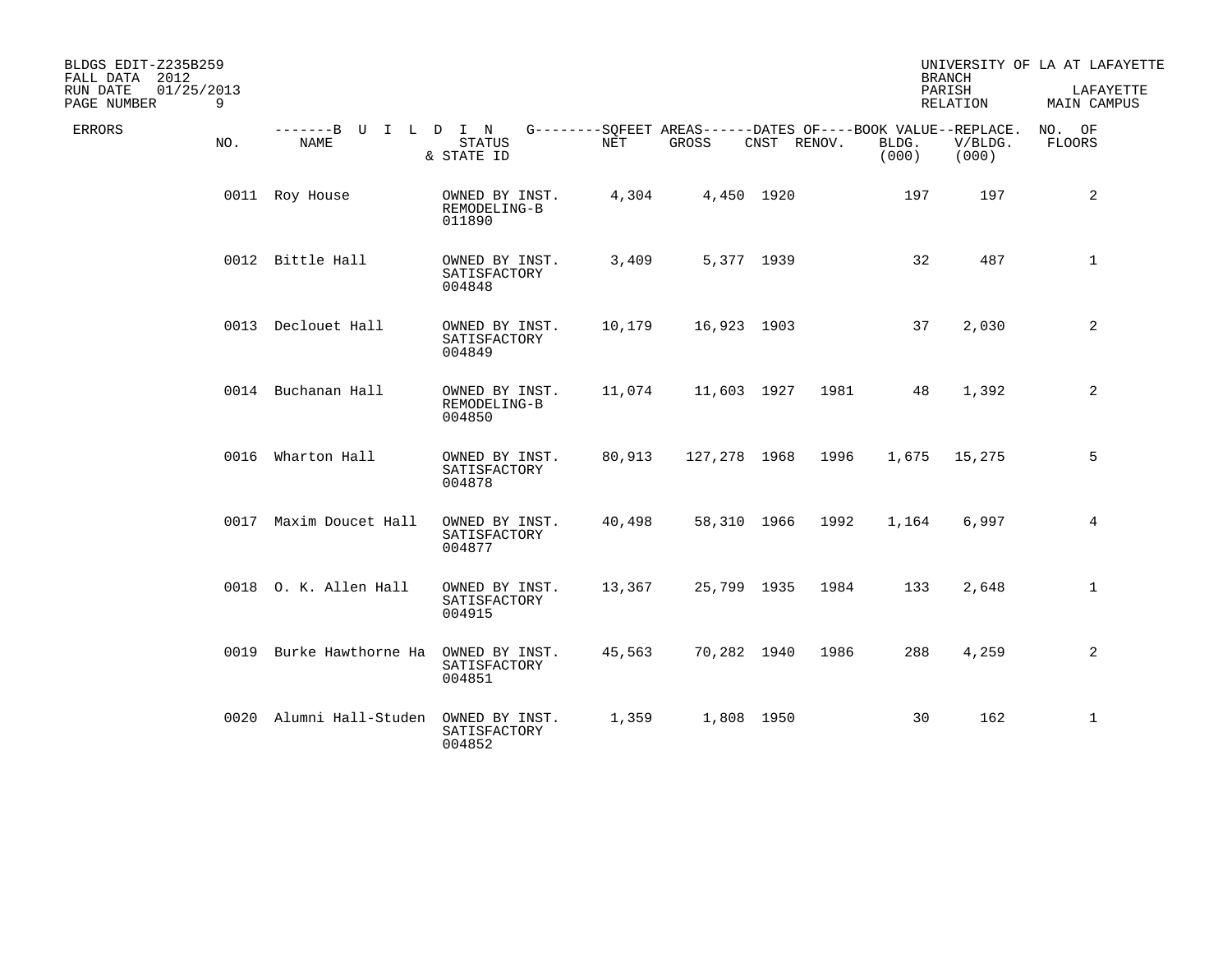| BLDGS EDIT-Z235B259<br>FALL DATA 2012<br>RUN DATE<br>01/25/2013<br>10<br>PAGE NUMBER |                              |                                          |        |                                                                      |             |      |                | <b>BRANCH</b><br>PARISH<br>RELATION | UNIVERSITY OF LA AT LAFAYETTE<br>LAFAYETTE<br>MAIN CAMPUS |
|--------------------------------------------------------------------------------------|------------------------------|------------------------------------------|--------|----------------------------------------------------------------------|-------------|------|----------------|-------------------------------------|-----------------------------------------------------------|
| ERRORS<br>NO.                                                                        | -------B U I L D I N<br>NAME | <b>STATUS</b><br>& STATE ID              | NET    | G--------SQFEET AREAS------DATES OF----BOOK VALUE--REPLACE.<br>GROSS | CNST RENOV. |      | BLDG.<br>(000) | V/BLDG.<br>(000)                    | NO. OF<br><b>FLOORS</b>                                   |
|                                                                                      | 0021 VERMILION (was Oli      | OWNED BY INST.<br>REMODELING-B<br>004930 | 8,568  | 10,632 1955                                                          |             |      | 266            | 1,275                               | 3                                                         |
|                                                                                      | 0023 Guillory Hall           | OWNED BY INST.<br>SATISFACTORY<br>004932 | 8,881  | 13,280 1957                                                          |             |      | 178            | 1,195                               | $\mathbf{1}$                                              |
|                                                                                      | 0024 Randolph Hall           | OWNED BY INST.<br>SATISFACTORY<br>004933 | 6,984  | 12,346 1950                                                          |             | 1990 | 265            | 1,481                               | 2                                                         |
|                                                                                      | 0025 Judice-Rickels          | OWNED BY INST.<br>SATISFACTORY<br>004853 | 7,039  | 10,343 1927                                                          |             | 2001 | 37             | 1,399                               | 3                                                         |
|                                                                                      | 0027 McLaurin Hall           | OWNED BY INST.<br>SATISFACTORY<br>004855 | 12,929 | 17,335 1940                                                          |             |      | 103            | 2,080                               | $\mathbf{1}$                                              |
|                                                                                      | 0028 Harris Hall             | OWNED BY INST.<br>SATISFACTORY<br>004934 | 23,214 | 31,840 1937                                                          |             | 1990 | 195            | 3,820                               | 3                                                         |
|                                                                                      | 0029 Hamilton Hall           | OWNED BY INST.<br>SATISFACTORY<br>004856 | 27,346 | 43,607 1940                                                          |             | 1988 | 221            | 5,232                               | 3                                                         |
|                                                                                      | 003A Martin Hall             | OWNED BY INST.<br>SATISFACTORY<br>004842 | 31,096 | 50,087 1963                                                          |             | 1992 | 766            | 6,010                               | 3                                                         |
|                                                                                      | 003B F. G. Mouton Hall       | OWNED BY INST.<br>SATISFACTORY<br>004888 | 24,150 | 33,973 1963                                                          |             | 1996 | 525            | 3,057                               | 3                                                         |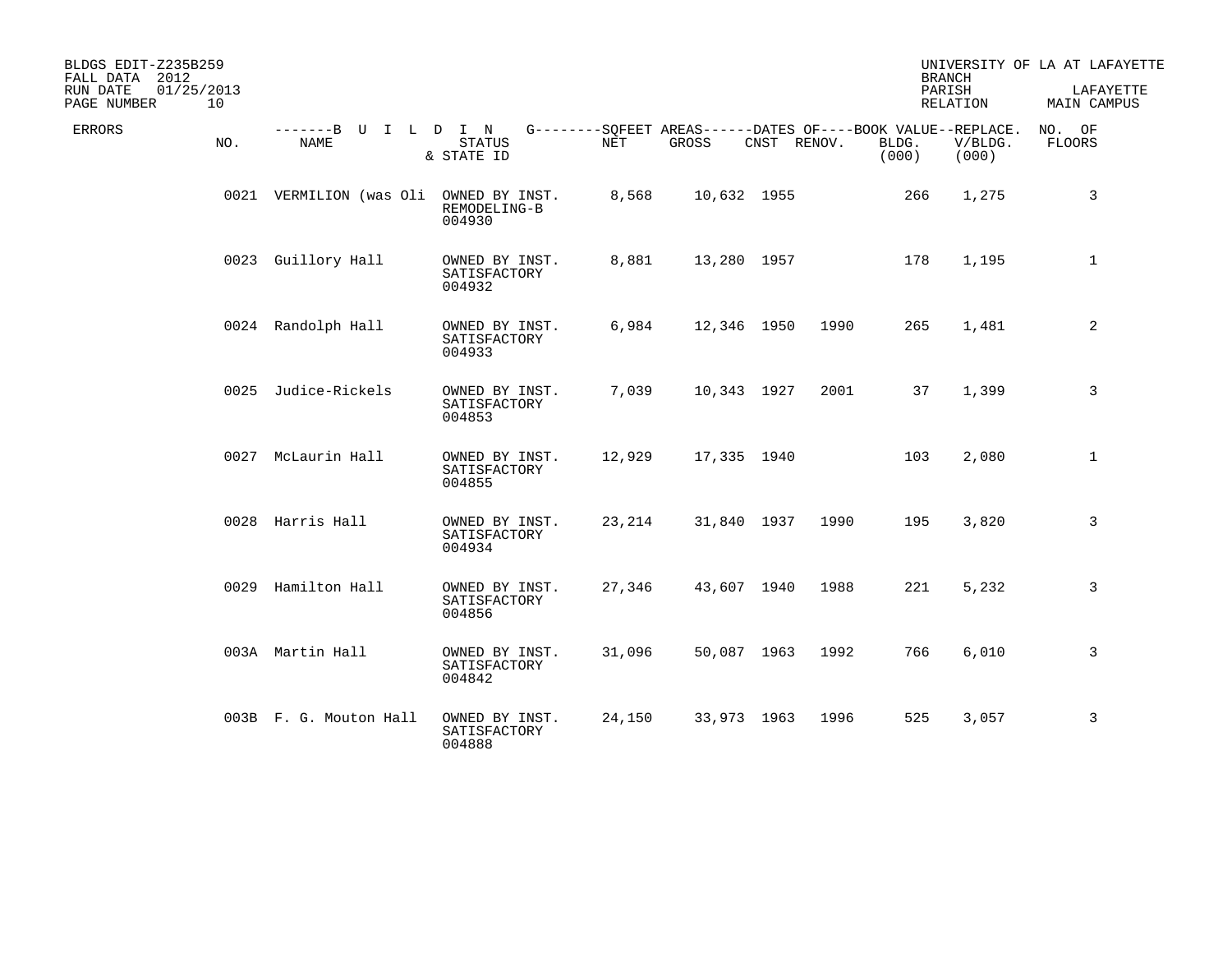| BLDGS EDIT-Z235B259<br>FALL DATA 2012<br>RUN DATE<br>01/25/2013<br>PAGE NUMBER | 11  |                              |                                          |              |                                                                      |             |      |                 | <b>BRANCH</b><br>PARISH<br>RELATION | UNIVERSITY OF LA AT LAFAYETTE<br>LAFAYETTE<br>MAIN CAMPUS |
|--------------------------------------------------------------------------------|-----|------------------------------|------------------------------------------|--------------|----------------------------------------------------------------------|-------------|------|-----------------|-------------------------------------|-----------------------------------------------------------|
| ERRORS                                                                         | NO. | -------B U I L D I N<br>NAME | <b>STATUS</b><br>& STATE ID              | NET          | G--------SOFEET AREAS------DATES OF----BOOK VALUE--REPLACE.<br>GROSS | CNST RENOV. |      | BLDG.<br>(000)  | V/BLDG.<br>(000)                    | NO. OF<br>FLOORS                                          |
|                                                                                |     | 003C Martin Hall Info B      | OWNED BY INST.<br>SATISFACTORY<br>011906 | 36           |                                                                      | 100 1994    |      | 10 <sup>°</sup> | 6                                   | 1                                                         |
|                                                                                |     | 003D Martin Cooling Tow      | OWNED BY INST.<br>SATISFACTORY<br>004890 | $\mathbf{1}$ |                                                                      | 750 1963    |      | 2               | 50                                  | $\mathbf{1}$                                              |
|                                                                                |     | 0031 Student Union           | OWNED BY INST.<br>SATISFACTORY<br>004942 | 82,711       | 122,647 1971 1999                                                    |             |      | 3,620           | 14,717                              | 2                                                         |
|                                                                                |     | 0032 Farm Store              | OWNED BY INST.<br>SATISFACTORY<br>005010 | 1,745        |                                                                      | 2,028 1954  | 1984 | 10 <sup>°</sup> | 121                                 | $\mathbf{1}$                                              |
|                                                                                |     | 0033 E. K. Long Gym          | OWNED BY INST.<br>SATISFACTORY<br>004858 | 22,489       | 28,614 1938                                                          |             | 1995 | 166             | 3,433                               | 2                                                         |
|                                                                                |     | 0037 Fletcher Hall           | OWNED BY INST.<br>SATISFACTORY<br>004882 | 63,023       | 76,739 1977                                                          |             | 1992 | 3,200           | 8,649                               | 3                                                         |
|                                                                                |     | 0038 Continuing Ed. Cen      | OWNED BY INST.<br>SATISFACTORY<br>001812 | 6,827        | 12,264 1983                                                          |             |      | 125             | 813                                 | $\mathbf{1}$                                              |
|                                                                                |     | 0039 Burke Hawthorne An      | OWNED BY INST.<br>SATISFACTORY<br>004860 | 532          |                                                                      | 756 1957    |      | 133             | 71                                  | $\mathbf{1}$                                              |
|                                                                                |     | 0041 Billeaud Hall           | OWNED BY INST.<br>SATISFACTORY<br>004862 | 42,268       | 61,796 1958                                                          |             | 1993 | 829             | 7,415                               | 3                                                         |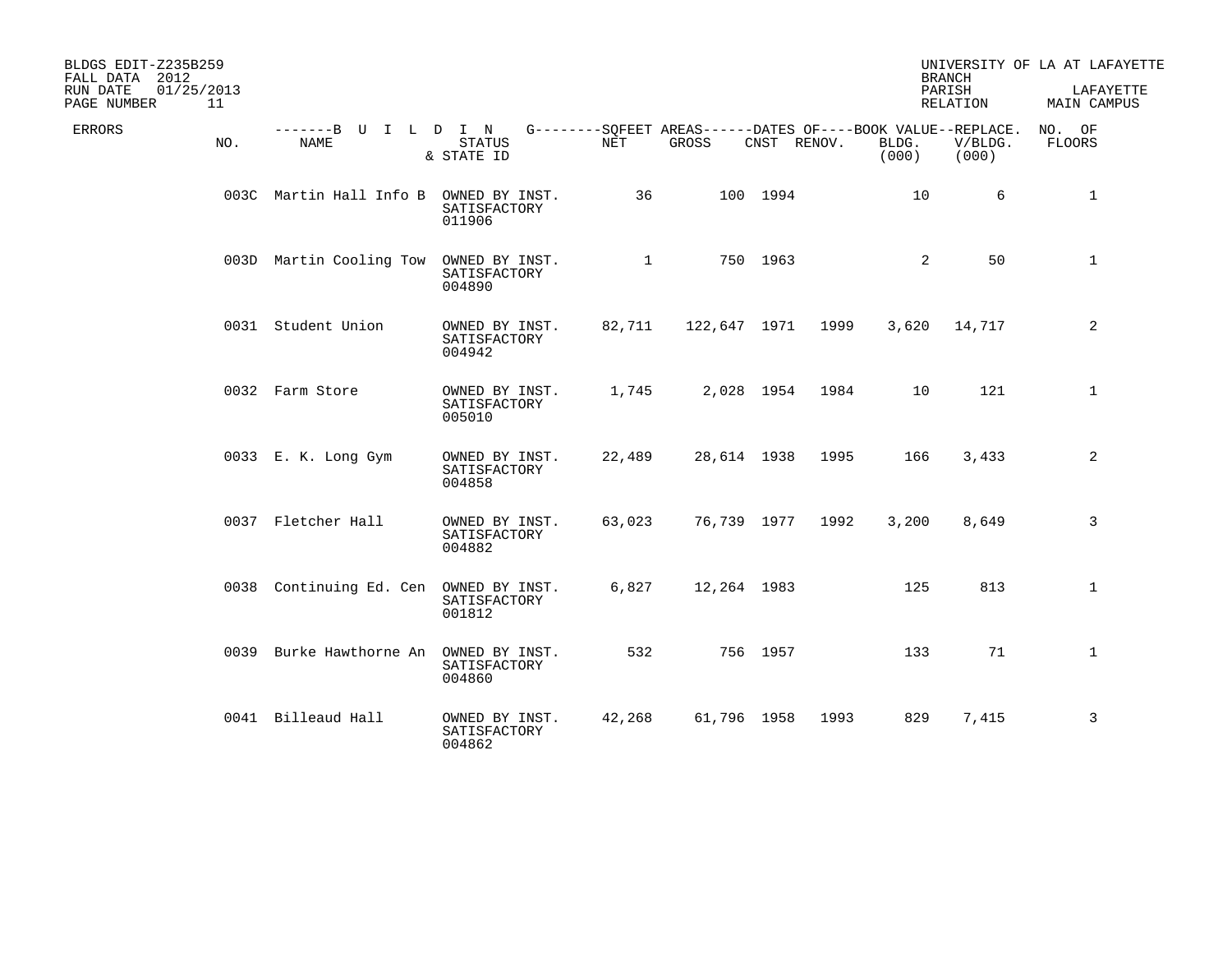| BLDGS EDIT-Z235B259<br>FALL DATA 2012       |                                     |                                          |            |                                                                      |             |                  |                 | <b>BRANCH</b>      | UNIVERSITY OF LA AT LAFAYETTE |
|---------------------------------------------|-------------------------------------|------------------------------------------|------------|----------------------------------------------------------------------|-------------|------------------|-----------------|--------------------|-------------------------------|
| RUN DATE<br>01/25/2013<br>12<br>PAGE NUMBER |                                     |                                          |            |                                                                      |             |                  |                 | PARISH<br>RELATION | LAFAYETTE<br>MAIN CAMPUS      |
| <b>ERRORS</b><br>NO.                        | -------B U I L D I N<br><b>NAME</b> | <b>STATUS</b><br>& STATE ID              | <b>NET</b> | G--------SQFEET AREAS------DATES OF----BOOK VALUE--REPLACE.<br>GROSS | CNST RENOV. |                  | BLDG.<br>(000)  | V/BLDG.<br>(000)   | NO. OF<br><b>FLOORS</b>       |
|                                             | 0042 Montgomery Hall                | OWNED BY INST.<br>SATISFACTORY<br>004863 | 31,972     |                                                                      |             | 46,045 1951 1982 | 596             | 5,525              | 2                             |
|                                             | 0043 French House                   | OWNED BY INST.<br>SATISFACTORY<br>004864 | 2,959      |                                                                      | 4,323 1954  |                  | 45              | 333                | $\overline{a}$                |
|                                             | 0044 Madison Hall                   | OWNED BY INST.<br>SATISFACTORY<br>004865 | 81,810     | 106,577 1957                                                         |             | 1992             | 1,205           | 12,789             | 2                             |
|                                             | 0045 Snack Hut                      | OWNED BY INST.<br>SATISFACTORY<br>009495 | 583        |                                                                      | 650 1990    |                  | 83              | 94                 | $\mathbf{1}$                  |
|                                             | 0046 Griffin Hall                   | OWNED BY INST.<br>SATISFACTORY<br>004880 | 74,682     | 121,406 1972                                                         |             | 1996             | 3,200           | 14,568             | 5                             |
|                                             | 0047 Arbolada House                 | OWNED BY INST.<br>SATISFACTORY<br>005009 | 1,400      |                                                                      | 1,700 1940  |                  | 108             | 161                | $\mathbf{1}$                  |
|                                             | 0048 Conference Center              | OWNED BY INST.<br>SATISFACTORY<br>004943 | 131,509    | 203,969 1965                                                         |             | 1999             | 824             | 24,476             | 4                             |
|                                             | 0049 Bookstore Warehous             | OWNED BY INST.<br>SATISFACTORY<br>004944 | 1,709      |                                                                      | 1,752 1970  |                  | $4\overline{ }$ | 31                 | $\mathbf 1$                   |
|                                             | 0052 Rougeou Hall                   | OWNED BY INST.<br>SATISFACTORY<br>001795 | 67,749     | 99,942 1988                                                          |             |                  | 4,557           | 11,993             | 3                             |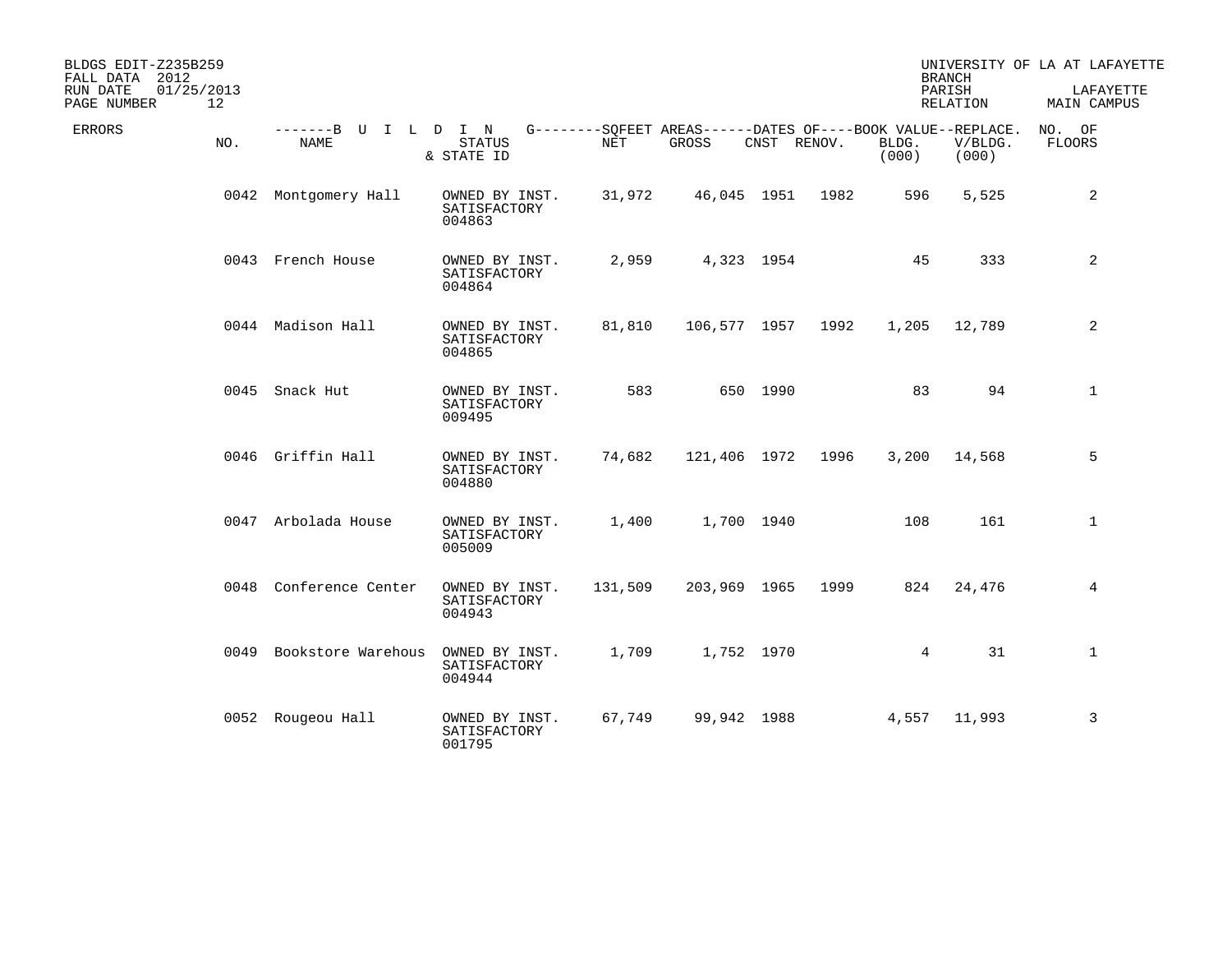| BLDGS EDIT-Z235B259<br>FALL DATA 2012<br>01/25/2013<br>RUN DATE<br>13<br>PAGE NUMBER |                              |                                          |        |             |             |                | <b>BRANCH</b><br>PARISH<br>RELATION                                             | UNIVERSITY OF LA AT LAFAYETTE<br>LAFAYETTE<br>MAIN CAMPUS |
|--------------------------------------------------------------------------------------|------------------------------|------------------------------------------|--------|-------------|-------------|----------------|---------------------------------------------------------------------------------|-----------------------------------------------------------|
| ERRORS<br>NO.                                                                        | -------B U I L D I N<br>NAME | <b>STATUS</b><br>& STATE ID              | NET    | GROSS       | CNST RENOV. | BLDG.<br>(000) | G--------SQFEET AREAS------DATES OF----BOOK VALUE--REPLACE.<br>V/BLDG.<br>(000) | NO. OF<br><b>FLOORS</b>                                   |
|                                                                                      | 0059 Maint. Receiving B      | OWNED BY INST.<br>SATISFACTORY<br>004868 | 5,339  |             | 5,495 1955  |                | 20<br>357                                                                       | $\mathbf{1}$                                              |
|                                                                                      | 006A Stephens Equipment      | OWNED BY INST.<br>SATISFACTORY<br>011905 | 910    |             | 1,645 1976  |                | 25<br>148                                                                       | $\mathbf{1}$                                              |
|                                                                                      | 0060 Maintenance Wareho      | OWNED BY INST.<br>SATISFACTORY<br>004869 | 13,573 | 19,025 1952 |             |                | 29<br>761                                                                       | 2                                                         |
|                                                                                      | 0061 Maint. Office & Sh      | OWNED BY INST.<br>SATISFACTORY<br>004870 | 19,192 | 23,800 1938 |             |                | 80<br>1,495                                                                     | 1                                                         |
|                                                                                      | 0066 Visual Arts Annex       | OWNED BY INST.<br>SATISFACTORY<br>004872 | 10,521 | 13,100 1933 |             |                | 26<br>1,006                                                                     | $\mathbf{1}$                                              |
|                                                                                      | 0068 Parker Hall             | OWNED BY INST.<br>SATISFACTORY<br>004874 | 15,618 | 22,785 1940 |             | 1996           | 102<br>2,734                                                                    | $\mathbf{1}$                                              |
|                                                                                      | 0072 Day Care Center (S      | OWNED BY INST.<br>SATISFACTORY<br>004875 | 7,675  | 10,040 2003 |             |                | $\mathbf{1}$<br>868                                                             | $\mathbf{1}$                                              |
|                                                                                      | 0077 Kajun Washeteria        | OWNED BY INST.<br>SATISFACTORY<br>004914 | 1,601  |             | 1,772 1971  |                | 124<br>48                                                                       | $\mathbf 1$                                               |
|                                                                                      | 0078 Whittington House       | OWNED BY INST.<br>SATISFACTORY<br>005014 | 3,468  |             | 4,010 1920  | 1995           | 12<br>260                                                                       | 2                                                         |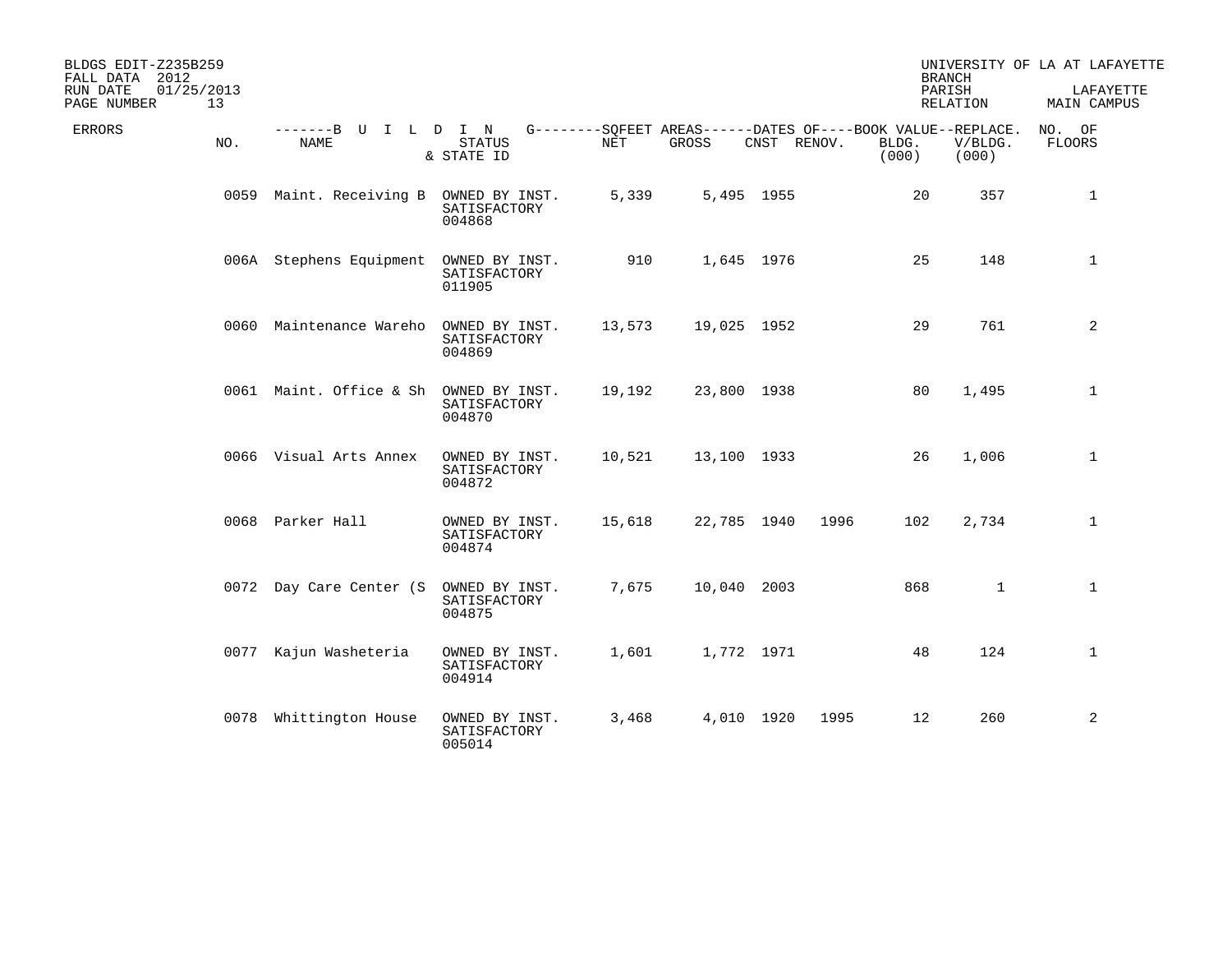| BLDGS EDIT-Z235B259<br>FALL DATA 2012<br>01/25/2013<br>RUN DATE<br>14<br>PAGE NUMBER |                                     |                                          |         |                                                                      |             |      |                | <b>BRANCH</b><br>PARISH<br>RELATION | UNIVERSITY OF LA AT LAFAYETTE<br>LAFAYETTE<br>MAIN CAMPUS |
|--------------------------------------------------------------------------------------|-------------------------------------|------------------------------------------|---------|----------------------------------------------------------------------|-------------|------|----------------|-------------------------------------|-----------------------------------------------------------|
| <b>ERRORS</b><br>NO.                                                                 | -------B U I L D I N<br><b>NAME</b> | <b>STATUS</b><br>& STATE ID              | NET     | G--------SQFEET AREAS------DATES OF----BOOK VALUE--REPLACE.<br>GROSS | CNST RENOV. |      | BLDG.<br>(000) | V/BLDG.<br>(000)                    | NO. OF<br>FLOORS                                          |
|                                                                                      | 0087 Angelle Hall                   | OWNED BY INST.<br>SATISFACTORY<br>004876 | 39,151  |                                                                      | 56,226 1968 | 1993 | 1,016          | 6,747                               | 2                                                         |
|                                                                                      | 0089 Reese House                    | OWNED BY INST.<br>SATISFACTORY<br>001797 | 1,702   |                                                                      | 1,820 1935  |      | 25             | 148                                 | $\mathbf{1}$                                              |
|                                                                                      | 0092 Waqner House (Brod             | OWNED BY INST.<br>SATISFACTORY<br>009689 | 2,387   |                                                                      | 2,568 1953  |      | 87             | 192                                 | $\mathbf{1}$                                              |
|                                                                                      | 0093 Bourgeois Hall                 | OWNED BY INST.<br>SATISFACTORY<br>005057 | 105,174 | 191,453 1986                                                         |             |      | 6,814          | 15,000                              | 2                                                         |
|                                                                                      | 0096 Tennis Stadium                 | OWNED BY INST.<br>SATISFACTORY<br>005045 | 128     |                                                                      | 2,612 1980  | 1984 | 25             | 235                                 | $\mathbf{1}$                                              |
|                                                                                      | 0097 Football Stadium               | OWNED BY INST.<br>SATISFACTORY<br>005037 | 12,042  |                                                                      | 27,592 1971 | 1999 | 3,786          | 9,412                               | 5                                                         |
|                                                                                      | 0098 Athletic Office Bu             | OWNED BY INST.<br>SATISFACTORY<br>005038 | 26,596  |                                                                      | 34,731 1971 | 1995 | 832            | 3,125                               | $\mathbf{1}$                                              |
|                                                                                      | 0099 Athletic Mechanica             | OWNED BY INST.<br>SATISFACTORY<br>005047 | 1,357   |                                                                      | 4,216 1971  |      | 4              | 168                                 | $\mathbf{1}$                                              |
|                                                                                      | 0100 E. K. Long Gym Ann             | OWNED BY INST.<br>SATISFACTORY<br>004881 | 5,983   |                                                                      | 6,046 1967  |      | 20             | 392                                 | $\mathbf{1}$                                              |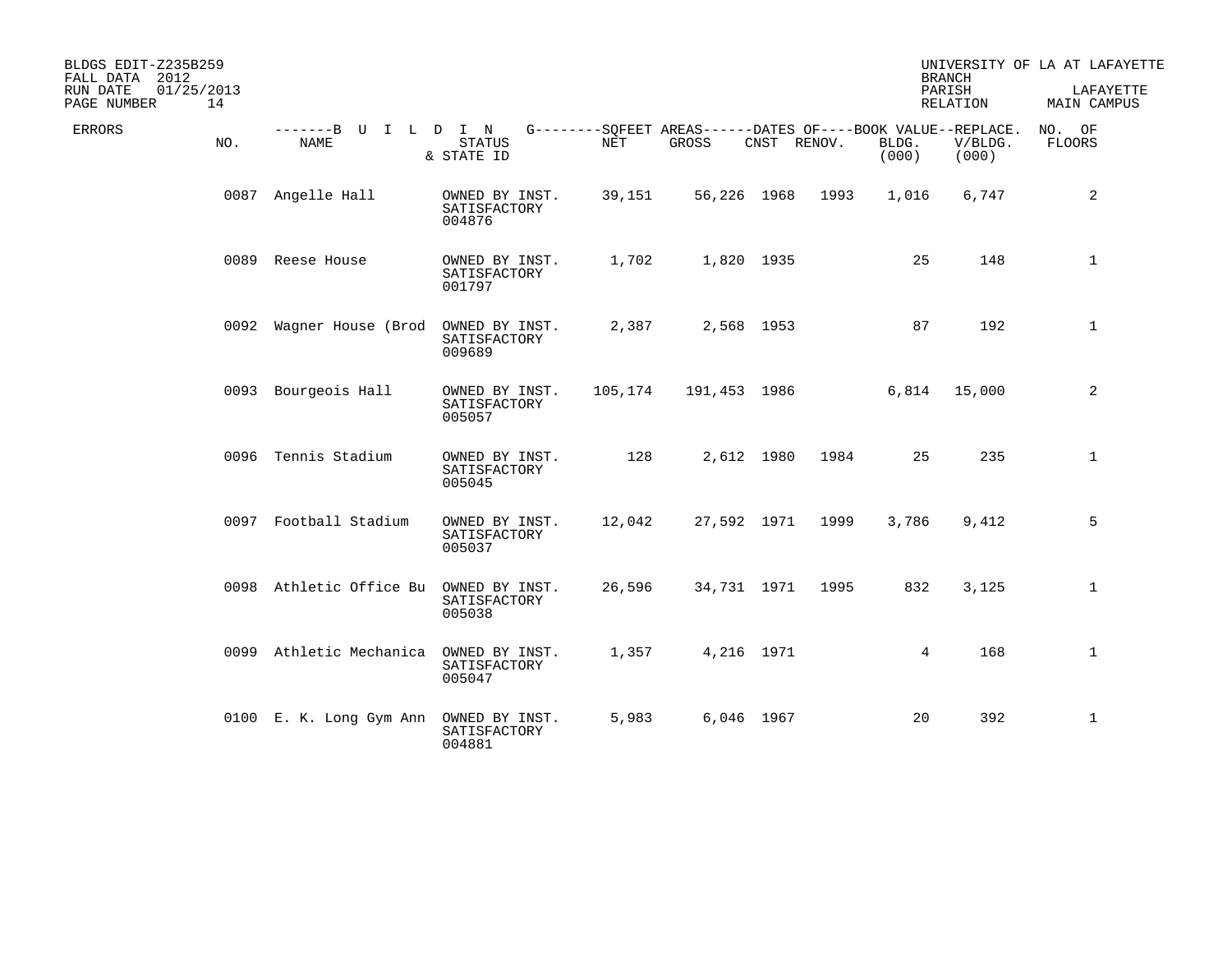| BLDGS EDIT-Z235B259<br>FALL DATA 2012<br>01/25/2013<br>RUN DATE<br>15<br>PAGE NUMBER |                                     |                                          |         |                                                                      |             |      |                | <b>BRANCH</b><br>PARISH<br><b>RELATION</b> | UNIVERSITY OF LA AT LAFAYETTE<br>LAFAYETTE<br>MAIN CAMPUS |
|--------------------------------------------------------------------------------------|-------------------------------------|------------------------------------------|---------|----------------------------------------------------------------------|-------------|------|----------------|--------------------------------------------|-----------------------------------------------------------|
| <b>ERRORS</b><br>NO.                                                                 | -------B U I L D I N<br><b>NAME</b> | <b>STATUS</b><br>& STATE ID              | NET     | G--------SQFEET AREAS------DATES OF----BOOK VALUE--REPLACE.<br>GROSS | CNST RENOV. |      | BLDG.<br>(000) | V/BLDG.<br>(000)                           | NO. OF<br>FLOORS                                          |
|                                                                                      | 0101 Cajun Dome                     | OWNED BY INST.<br>SATISFACTORY<br>000000 | 16,961  | 333,270 1985                                                         |             | 2002 | 57,159         | 64,328                                     | 5                                                         |
|                                                                                      | 011A Hawkins House                  | OWNED BY INST.<br>SATISFACTORY<br>001808 | 377     |                                                                      | 4,230 1956  |      | 230            | 317                                        | $\overline{a}$                                            |
|                                                                                      | 011B Soulier House                  | OWNED BY INST.<br>SATISFACTORY<br>001807 | 1,848   |                                                                      | 2,527 1910  |      | 160            | 202                                        | $\mathbf{1}$                                              |
|                                                                                      | 011C Hawkins House Gara             | OWNED BY INST.<br>SATISFACTORY<br>001809 | 411     |                                                                      | 495 1988    |      | 20             | 29                                         | $\overline{a}$                                            |
|                                                                                      | 0152 Central Receiving              | OWNED BY INST.<br>SATISFACTORY<br>000000 | 4,410   |                                                                      | 5,038 2000  |      | 177            | 200                                        | $\mathbf{1}$                                              |
|                                                                                      | 0157 Dupre Library                  | OWNED BY INST.<br>SATISFACTORY<br>004857 | 192,278 | 236,744 1961                                                         |             | 2001 | 997            | 26,106                                     | 3                                                         |
|                                                                                      | 0160 Chemical Eng. Rad.             | OWNED BY INST.<br>SATISFACTORY<br>004885 | 330     |                                                                      | 342 1958    |      | 3              | 8                                          | $\mathbf{1}$                                              |
|                                                                                      | 017A Doucet Equipment B             | OWNED BY INST.<br>SATISFACTORY<br>004892 | 223     |                                                                      | 1,632 1966  |      | 8              | 146                                        | $\mathbf{1}$                                              |
|                                                                                      | 0170 Transformer Vault              | OWNED BY INST.<br>SATISFACTORY<br>004863 | 510     |                                                                      | 516 1996    |      | $\mathbf 1$    | 20                                         | $\mathbf{1}$                                              |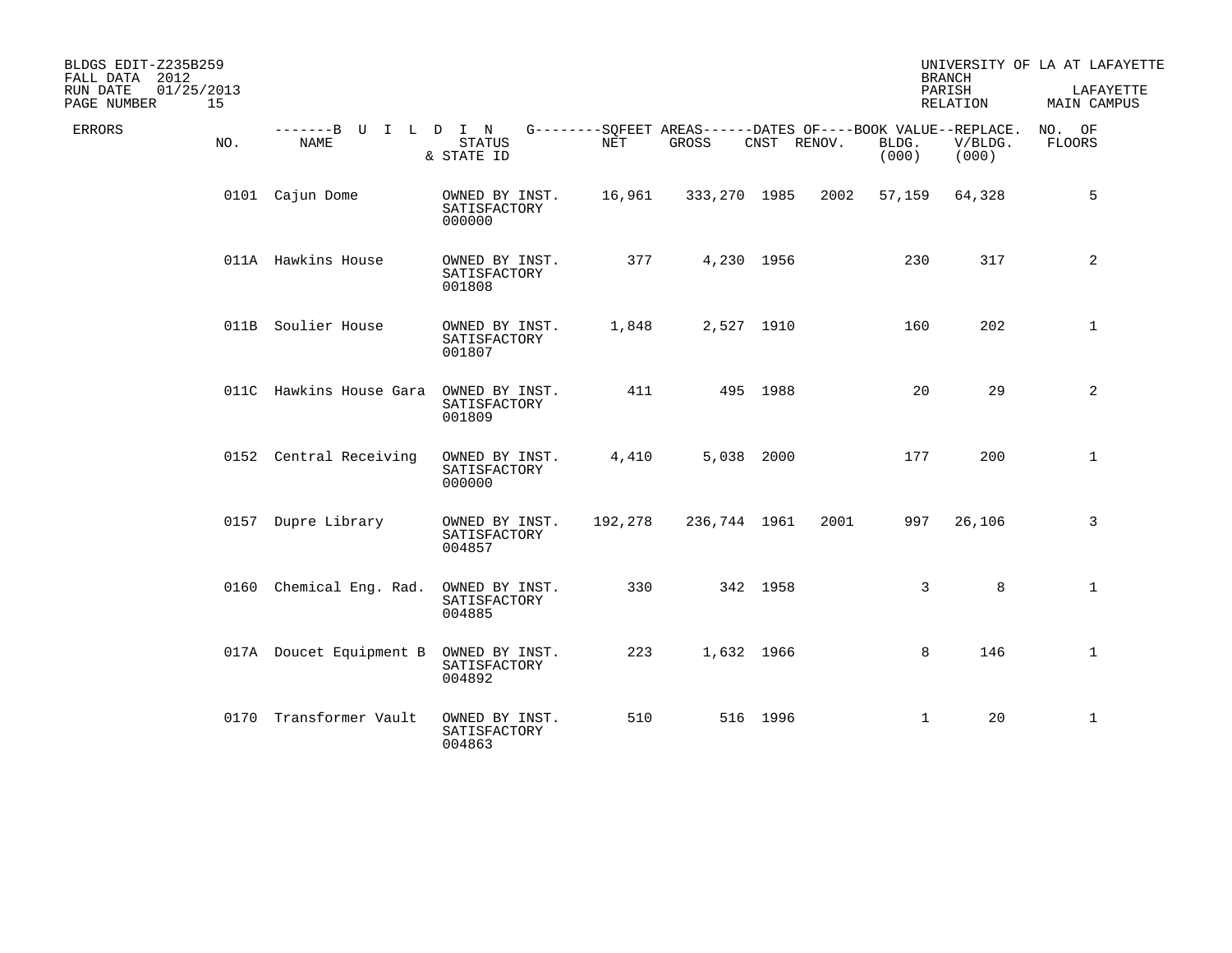| BLDGS EDIT-Z235B259<br>FALL DATA 2012<br>01/25/2013<br>RUN DATE |                                        |                                          |              |                                                                   |             |      | <b>BRANCH</b>  | PARISH           | UNIVERSITY OF LA AT LAFAYETTE<br>LAFAYETTE |
|-----------------------------------------------------------------|----------------------------------------|------------------------------------------|--------------|-------------------------------------------------------------------|-------------|------|----------------|------------------|--------------------------------------------|
| 16<br>PAGE NUMBER                                               |                                        |                                          |              |                                                                   |             |      |                | RELATION         | MAIN CAMPUS                                |
| ERRORS<br>NO.                                                   | -------B U I L D I N<br><b>NAME</b>    | <b>STATUS</b><br>& STATE ID              | <b>NET</b>   | $G------SOFEET AREAS----DATES OF---BOOK VALUE--REPLACE.$<br>GROSS | CNST RENOV. |      | BLDG.<br>(000) | V/BLDG.<br>(000) | NO. OF<br><b>FLOORS</b>                    |
|                                                                 | 0200 Brook Street Annex OWNED BY INST. | SATISFACTORY<br>005006                   | 12,801       | 20,504 1960                                                       |             | 1986 | 739            | 2,460            | 2                                          |
|                                                                 | 0201 Brook Street Annex                | OWNED BY INST.<br>SATISFACTORY<br>005005 | 6,131        | 10,526 1965                                                       |             | 1993 | 432            | 947              | 2                                          |
|                                                                 | 0203 Bus Workshop                      | OWNED BY INST.<br>SATISFACTORY<br>005007 | 1,055        |                                                                   | 1,200 1986  |      | 30             | 48               | $\mathbf{1}$                               |
|                                                                 | 0204 Flora Levy House                  | OWNED BY INST.<br>SATISFACTORY<br>011734 | 2,000        |                                                                   | 2,000 1993  |      | 78             | 81               | $\mathbf{1}$                               |
|                                                                 | 0205 SATELITTE DISH-ANT                | OWNED BY INST.<br>SATISFACTORY<br>004873 | 100          |                                                                   | 100 1983    |      | 14             | 73               | $\mathbf{1}$                               |
|                                                                 | 0206 Zone 13 Parking Bo                | OWNED BY INST.<br>SATISFACTORY<br>012234 | 30           |                                                                   | 30 1995     |      | 3              | 5                | $\mathbf{1}$                               |
| 0207                                                            | Zone 14 Parking Bo                     | OWNED BY INST.<br>SATISFACTORY<br>012235 | 30           |                                                                   | 30 1995     |      | 3              | 5                | $\mathbf{1}$                               |
|                                                                 | 0208 Zone 15 Parking Bo                | OWNED BY INST.<br>SATISFACTORY<br>012232 | 30           |                                                                   | 30 1995     |      | 3              | 5                | $\mathbf{1}$                               |
|                                                                 | 0209 Quadrangle Covered                | OWNED BY INST.<br>SATISFACTORY<br>005055 | $\mathbf{1}$ | 20,020 1937                                                       |             |      | 41             | 2,405            | $\mathbf{1}$                               |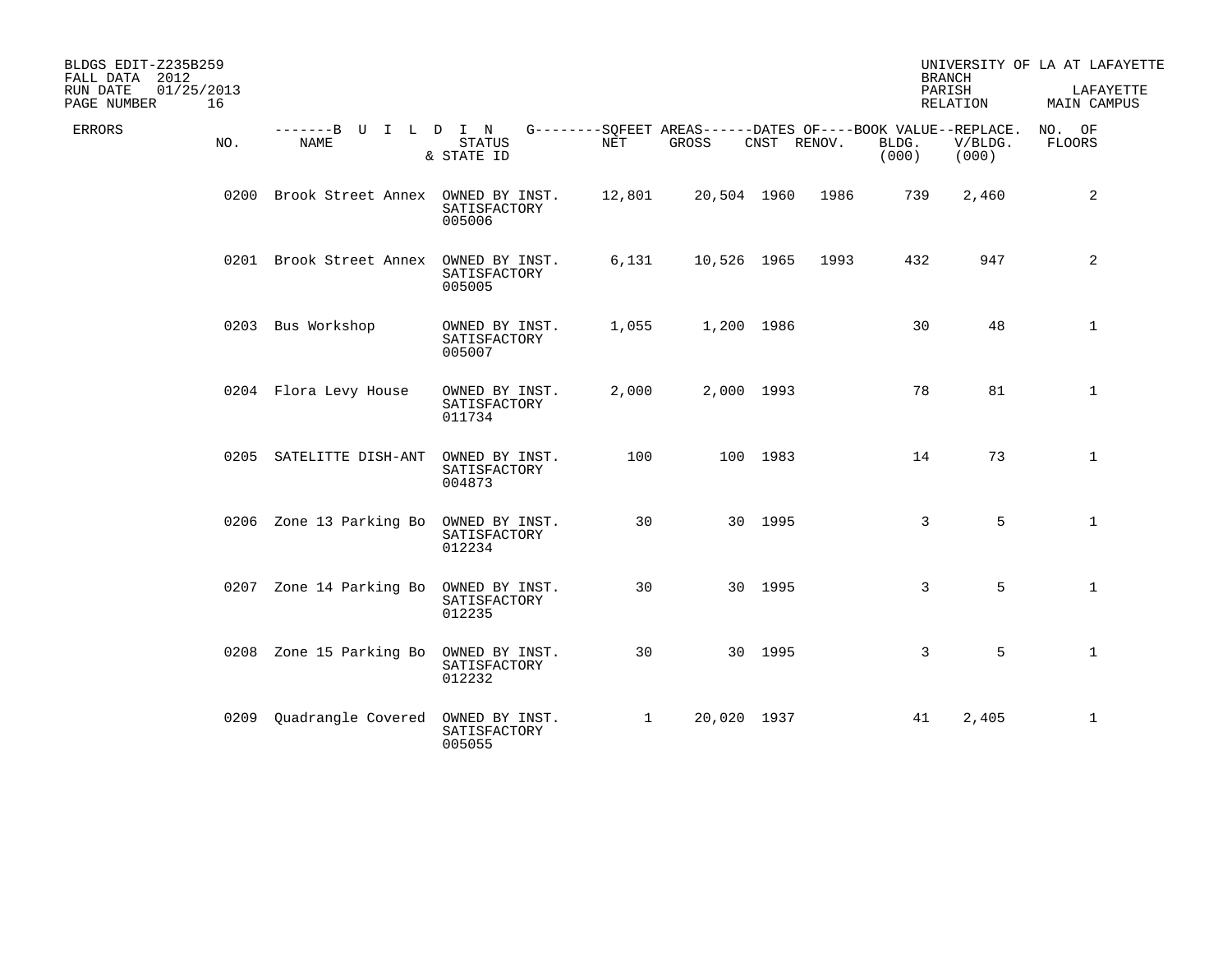| BLDGS EDIT-Z235B259<br>FALL DATA 2012<br>01/25/2013<br>RUN DATE<br>17<br>PAGE NUMBER |                              |                                          |        |                                                                      |             |                | <b>BRANCH</b><br>PARISH<br>RELATION |                  | UNIVERSITY OF LA AT LAFAYETTE<br>LAFAYETTE<br>MAIN CAMPUS |
|--------------------------------------------------------------------------------------|------------------------------|------------------------------------------|--------|----------------------------------------------------------------------|-------------|----------------|-------------------------------------|------------------|-----------------------------------------------------------|
| ERRORS<br>NO.                                                                        | -------B U I L D I N<br>NAME | <b>STATUS</b><br>& STATE ID              | NET    | G--------SQFEET AREAS------DATES OF----BOOK VALUE--REPLACE.<br>GROSS | CNST RENOV. | BLDG.<br>(000) |                                     | V/BLDG.<br>(000) | NO. OF<br>FLOORS                                          |
|                                                                                      | 0301 Tenant Dwelling 30      | OWNED BY INST.<br>SATISFACTORY<br>005235 | 1,401  |                                                                      | 1,410 1939  | 1980           | 2                                   | 63               | $\mathbf{1}$                                              |
|                                                                                      | 0304 Pump House (Cade)       | OWNED BY INST.<br>SATISFACTORY<br>005228 | 41     |                                                                      | 42 1982     |                | $\mathbf 1$                         | $\mathbf{1}$     | $\mathbf{1}$                                              |
|                                                                                      | 0306 Beef Cattle Resear      | OWNED BY INST.<br>SATISFACTORY<br>005233 | 681    | 1,040 1982                                                           |             |                | 68                                  | 78               | $\mathbf{1}$                                              |
|                                                                                      | 0309 Work Chute & Holdi      | OWNED BY INST.<br>SATISFACTORY<br>005241 | 7,031  | 7,200 1982                                                           |             |                | 91                                  | 43               | $\mathbf{1}$                                              |
|                                                                                      | 0310 Equipment Shed (Ca      | OWNED BY INST.<br>SATISFACTORY<br>005242 | 500    | 4,848 1986                                                           |             |                | 20                                  | 193              | $\mathbf{1}$                                              |
|                                                                                      | 0313 Dairy Building & L      | OWNED BY INST.<br>SATISFACTORY<br>005238 | 3,298  | 5,550 1982                                                           |             |                | 878                                 | 971              | $\mathbf 1$                                               |
|                                                                                      | 0314 Freestall Feed She      | OWNED BY INST.<br>SATISFACTORY<br>005234 | 12,973 | 12,973 1982                                                          |             |                | 550                                 | 843              | $\mathbf{1}$                                              |
|                                                                                      | 0317 Maternity Barn & C      | OWNED BY INST.<br>SATISFACTORY<br>005229 | 2,712  | 2,880 1982                                                           |             |                | 73                                  | 115              | $\mathbf{1}$                                              |
|                                                                                      | 0318 Hay Storage Barn (      | OWNED BY INST.<br>SATISFACTORY<br>005230 | 2,184  | 2,400 1982                                                           |             |                | 42                                  | 96               | $\mathbf{1}$                                              |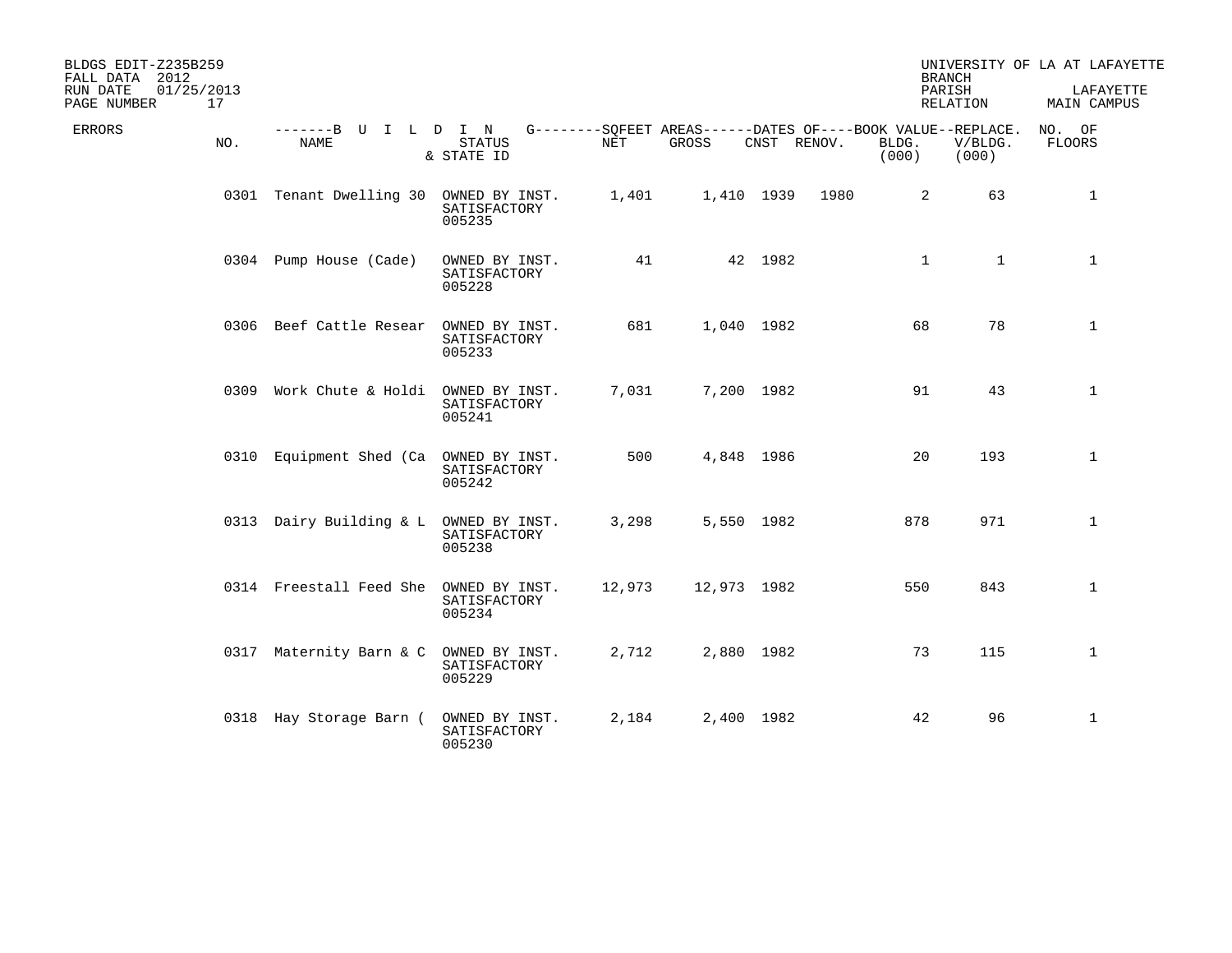| BLDGS EDIT-Z235B259<br>FALL DATA 2012<br>01/25/2013<br>RUN DATE |                                        |                                          |       |                                                                      |             |      |                | <b>BRANCH</b><br>PARISH | UNIVERSITY OF LA AT LAFAYETTE<br>LAFAYETTE |
|-----------------------------------------------------------------|----------------------------------------|------------------------------------------|-------|----------------------------------------------------------------------|-------------|------|----------------|-------------------------|--------------------------------------------|
| 18<br>PAGE NUMBER                                               |                                        |                                          |       |                                                                      |             |      |                | RELATION                | MAIN CAMPUS                                |
| ERRORS<br>NO.                                                   | -------B U I L D I N<br>NAME           | <b>STATUS</b><br>& STATE ID              | NET   | G--------SQFEET AREAS------DATES OF----BOOK VALUE--REPLACE.<br>GROSS | CNST RENOV. |      | BLDG.<br>(000) | V/BLDG.<br>(000)        | NO. OF<br><b>FLOORS</b>                    |
|                                                                 | 0319 Tractor Shed (Cade OWNED BY INST. | SATISFACTORY<br>005227                   | 6,210 |                                                                      | 6,335 1982  |      | $\mathsf{3}$   | 411                     | $\mathbf{1}$                               |
|                                                                 | 0326 Tenant Dwelling 32                | OWNED BY INST.<br>SATISFACTORY<br>005232 | 1,105 |                                                                      | 1,170 1965  |      | 17             | 64                      | $\mathbf{1}$                               |
|                                                                 | 0329 Dairy Supt. House                 | OWNED BY INST.<br>SATISFACTORY<br>005236 | 1,147 |                                                                      | 1,362 1940  | 2000 | $\overline{3}$ | 61                      | $\mathbf{1}$                               |
|                                                                 | 033A Brick Storage Bldg                | OWNED BY INST.<br>SATISFACTORY<br>004891 | 81    |                                                                      | 81 1933     |      | 14             | $\mathbf{1}$            | $\mathbf{1}$                               |
|                                                                 | 0330 Tenant Dwelling 33                | OWNED BY INST.<br>SATISFACTORY<br>005231 | 1,139 |                                                                      | 1,208 1939  |      | 2              | 66                      | $\mathbf{1}$                               |
|                                                                 | 0332 Cade Solar House                  | OWNED BY INST.<br>SATISFACTORY<br>005239 | 1,383 |                                                                      | 1,698 1980  | 1981 | 45             | 76                      | $\mathbf{1}$                               |
|                                                                 | 0333 Tool Shed (Cade)                  | OWNED BY INST.<br>SATISFACTORY<br>005243 | 388   |                                                                      | 425 1982    |      | $\mathbf{1}$   | $\mathbf{1}$            | $\mathbf{1}$                               |
|                                                                 | 0355 Acadiana Conservat                | OWNED BY INST.<br>SATISFACTORY<br>005240 | 1,708 |                                                                      | 1,806 1955  |      | 5              | 81                      | $\mathbf{1}$                               |
|                                                                 | 0360 Sheep Feed Barn (C)               | OWNED BY INST.<br>SATISFACTORY<br>011882 | 1,643 |                                                                      | 1,643 1993  |      | 2              | 32                      | $\mathbf{1}$                               |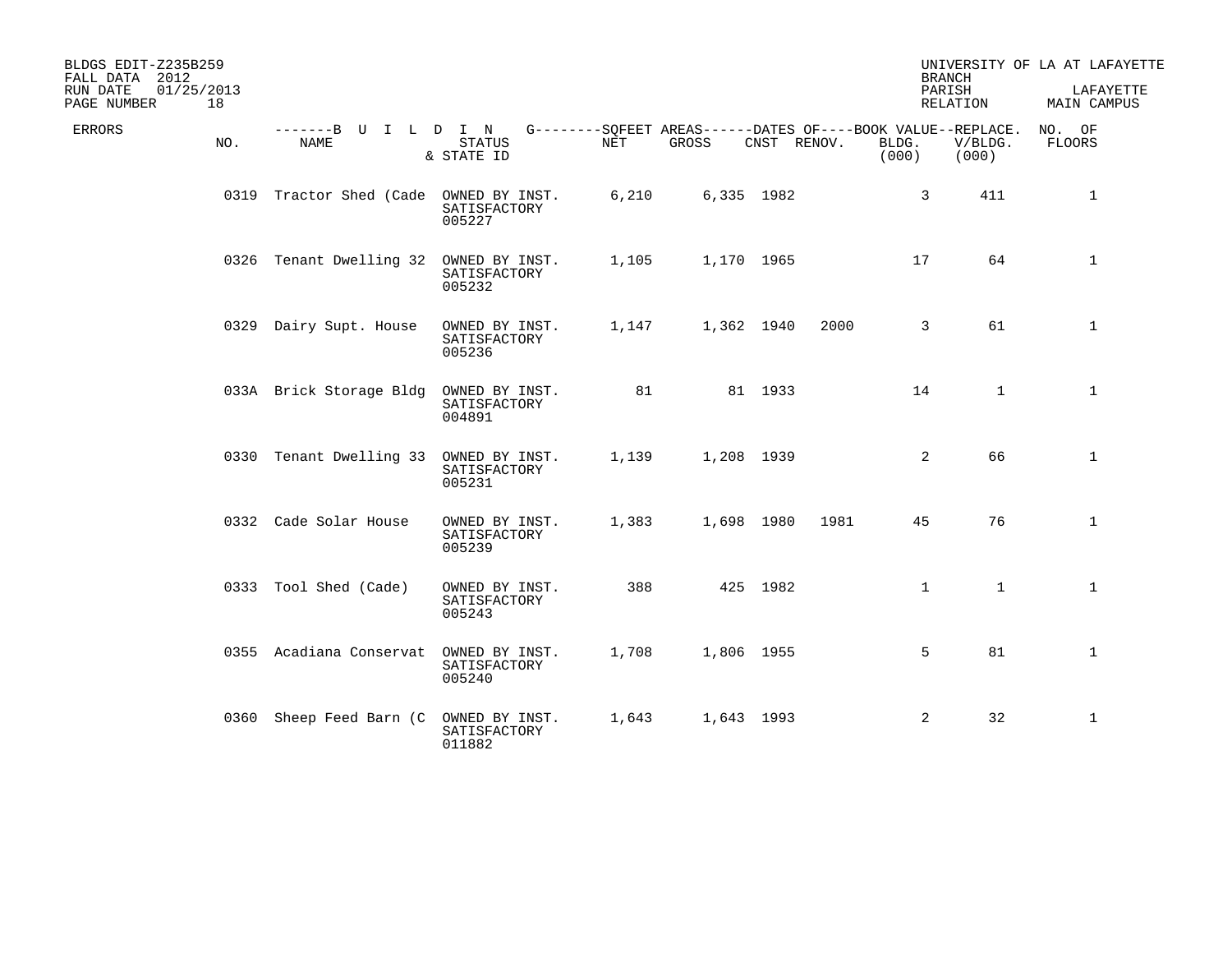| BLDGS EDIT-Z235B259<br>FALL DATA 2012<br>01/25/2013<br>RUN DATE<br>19<br>PAGE NUMBER |                              |                                          |        |             |             |                | <b>BRANCH</b><br>PARISH<br>RELATION                                             | UNIVERSITY OF LA AT LAFAYETTE<br>LAFAYETTE<br>MAIN CAMPUS |
|--------------------------------------------------------------------------------------|------------------------------|------------------------------------------|--------|-------------|-------------|----------------|---------------------------------------------------------------------------------|-----------------------------------------------------------|
| ERRORS<br>NO.                                                                        | -------B U I L D I N<br>NAME | <b>STATUS</b><br>& STATE ID              | NET    | GROSS       | CNST RENOV. | BLDG.<br>(000) | G--------SQFEET AREAS------DATES OF----BOOK VALUE--REPLACE.<br>V/BLDG.<br>(000) | NO. OF<br><b>FLOORS</b>                                   |
|                                                                                      | 0361 Sheep Shed (Cade)       | OWNED BY INST.<br>SATISFACTORY<br>011883 | 1,128  |             | 1,128 1993  |                | 22<br>$\mathbf{1}$                                                              | $\mathbf{1}$                                              |
|                                                                                      | 037A Fletcher Equipment      | OWNED BY INST.<br>SATISFACTORY<br>004883 | 535    |             | 1,082 1977  |                | 97<br>8                                                                         | $\mathbf{1}$                                              |
|                                                                                      | 0370 Pump House (Cade)       | OWNED BY INST.<br>SATISFACTORY<br>011710 | 100    |             | 100 1990    |                | $\mathbf{1}$<br>$\mathbf 1$                                                     | $\mathbf{1}$                                              |
|                                                                                      | 0371 Swine Facility (Ca      | OWNED BY INST.<br>SATISFACTORY<br>011709 | 2,000  |             | 2,000 1994  |                | 20<br>8                                                                         | 1                                                         |
|                                                                                      | 0372 Crawfish Storage B      | OWNED BY INST.<br>SATISFACTORY<br>005237 | 288    |             | 288 1984    |                | 5<br>16                                                                         | $\mathbf{1}$                                              |
|                                                                                      | 0401 Creamery                | OWNED BY INST.<br>SATISFACTORY<br>005011 | 5,672  |             | 6,744 1950  |                | 809<br>259                                                                      | $\mathbf{1}$                                              |
|                                                                                      | 0404 Coliseum Equipment      | OWNED BY INST.<br>SATISFACTORY<br>005051 | 754    |             | 2,600 1976  |                | 26<br>234                                                                       | $\mathbf 1$                                               |
|                                                                                      | 0405 Blackham Coliseum       | OWNED BY INST.<br>SATISFACTORY<br>005017 | 26,207 | 71,711 1948 |             | 1996           | 612<br>5,736                                                                    | $\mathbf 1$                                               |
|                                                                                      | 0406 Exhibit Barn B          | OWNED BY INST.<br>SATISFACTORY<br>005018 | 14,170 | 14,170 1952 |             | 1986           | 3<br>566                                                                        | $\mathbf{1}$                                              |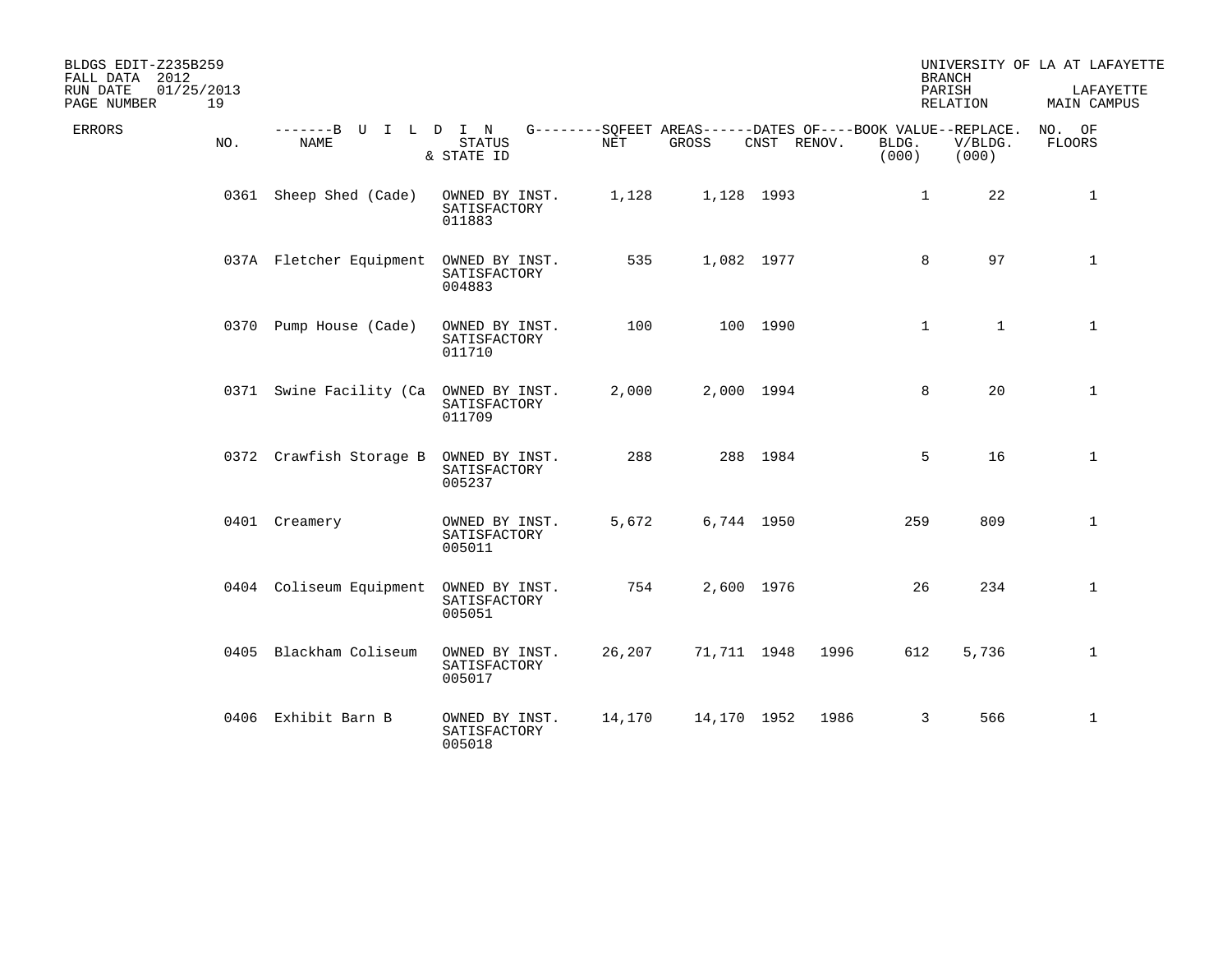| BLDGS EDIT-Z235B259<br>FALL DATA 2012<br>01/25/2013<br>RUN DATE<br>20<br>PAGE NUMBER |                                     |                                          |        |             |                                                                            | <b>BRANCH</b><br>PARISH<br>RELATION |                  | UNIVERSITY OF LA AT LAFAYETTE<br>LAFAYETTE<br>MAIN CAMPUS |
|--------------------------------------------------------------------------------------|-------------------------------------|------------------------------------------|--------|-------------|----------------------------------------------------------------------------|-------------------------------------|------------------|-----------------------------------------------------------|
| ERRORS<br>NO.                                                                        | -------B U I L D I N<br><b>NAME</b> | <b>STATUS</b><br>& STATE ID              | NET    | GROSS       | G--------SOFEET AREAS------DATES OF----BOOK VALUE--REPLACE.<br>CNST RENOV. | BLDG.<br>(000)                      | V/BLDG.<br>(000) | NO. OF<br>FLOORS                                          |
|                                                                                      | 0407 Exhibit Barn C                 | OWNED BY INST.<br>SATISFACTORY<br>005019 | 30,432 | 31,922 1966 |                                                                            | $10 \,$                             | 1,276            | 1                                                         |
|                                                                                      | 0408 Exhibit Barn D                 | OWNED BY INST.<br>SATISFACTORY<br>005020 | 22,709 | 23,012 1952 |                                                                            | 4                                   | 920              | $\mathbf{1}$                                              |
|                                                                                      | 0409 Exhibit Barn E                 | OWNED BY INST.<br>SATISFACTORY<br>005021 | 3,896  | 4,188 1955  |                                                                            | 63                                  | 256              | $\mathbf{1}$                                              |
|                                                                                      | 041A Billeaud Mechanica             | OWNED BY INST.<br>SATISFACTORY<br>004896 | 458    |             | 522 1958                                                                   | 104                                 | 10               | $\mathbf{1}$                                              |
|                                                                                      | 041B Billeaud Greenhous             | OWNED BY INST.<br>SATISFACTORY<br>004886 | 1,106  | 1,308 1958  |                                                                            | 8                                   | 19               | $\mathbf{1}$                                              |
|                                                                                      | 041C Billeaud Hall Grnh             | OWNED BY INST.<br>SATISFACTORY<br>011907 | 1,419  | 1,419 1994  |                                                                            | 13                                  | 13               | $\mathbf{1}$                                              |
|                                                                                      | 0410 Exhibit Barn F                 | OWNED BY INST.<br>SATISFACTORY<br>005048 | 3,995  | 4,107 1955  |                                                                            | 88                                  | 164              | $\mathbf{1}$                                              |
|                                                                                      | 0411 Exhibit Barn G                 | OWNED BY INST.<br>SATISFACTORY<br>005056 | 2,268  | 2,310 1976  |                                                                            | $\overline{4}$                      | 92               | $\mathbf{1}$                                              |
|                                                                                      | 0412 Tenant Dwelling (C             | OWNED BY INST.<br>SATISFACTORY<br>011798 | 5,625  | 5,625 1990  |                                                                            | 2                                   | 24               | $\mathbf{1}$                                              |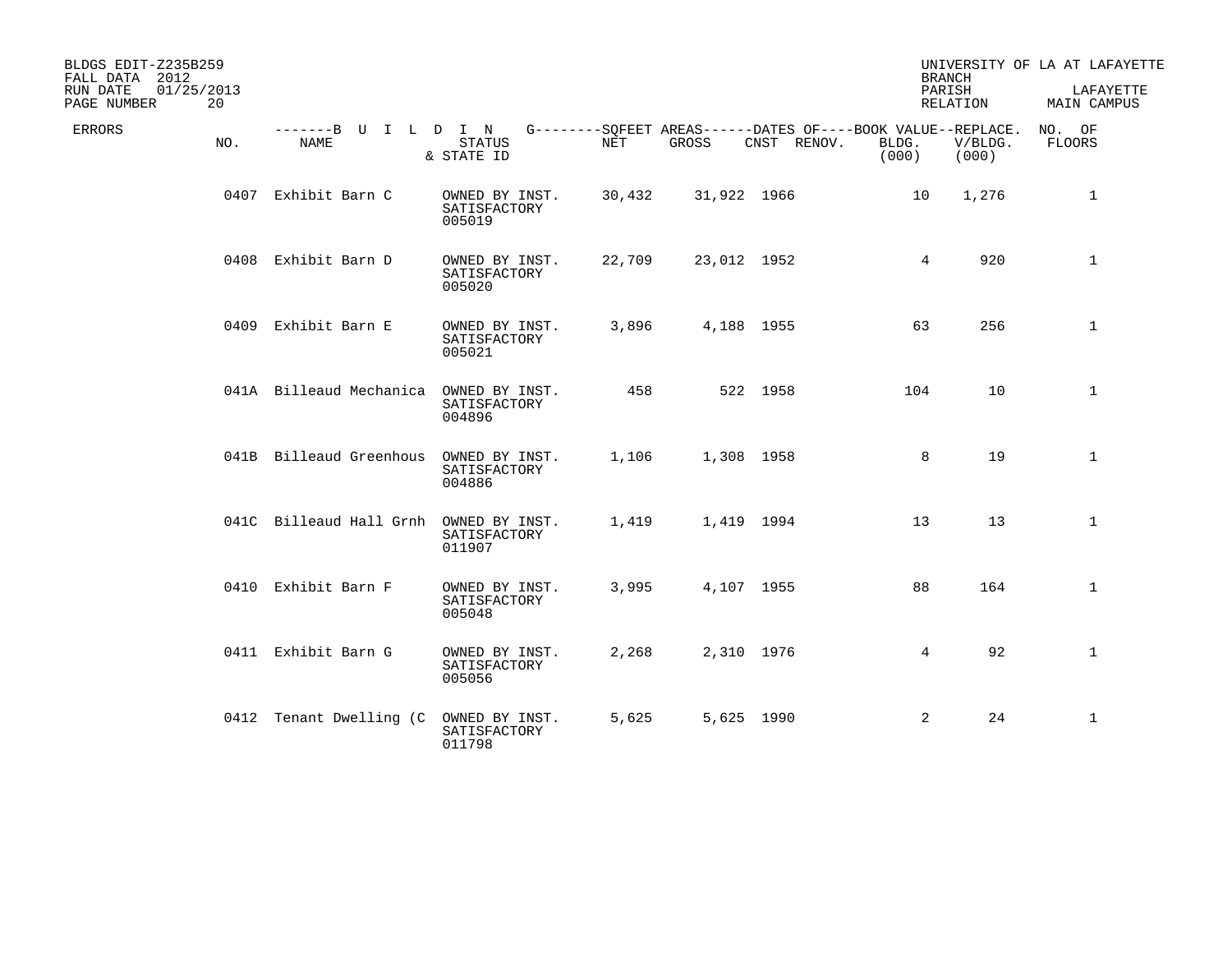| BLDGS EDIT-Z235B259<br>FALL DATA 2012<br>01/25/2013<br>RUN DATE<br>21<br>PAGE NUMBER |                              |                                          |       |            |                                                                            | <b>BRANCH</b><br>PARISH<br>RELATION |                  | UNIVERSITY OF LA AT LAFAYETTE<br>LAFAYETTE<br>MAIN CAMPUS |
|--------------------------------------------------------------------------------------|------------------------------|------------------------------------------|-------|------------|----------------------------------------------------------------------------|-------------------------------------|------------------|-----------------------------------------------------------|
| ERRORS<br>NO.                                                                        | -------B U I L D I N<br>NAME | <b>STATUS</b><br>& STATE ID              | NET   | GROSS      | G--------SQFEET AREAS------DATES OF----BOOK VALUE--REPLACE.<br>CNST RENOV. | BLDG.<br>(000)                      | V/BLDG.<br>(000) | NO. OF<br><b>FLOORS</b>                                   |
|                                                                                      | 0413 Horticulture Compl      | OWNED BY INST.<br>SATISFACTORY<br>005012 | 9,145 | 9,257 1961 |                                                                            | 5                                   | 833              | $\mathbf{1}$                                              |
|                                                                                      | 0414 Horticulture Pump       | OWNED BY INST.<br>SATISFACTORY<br>005022 | 36    |            | 36 1940                                                                    | $\mathbf{1}$                        | $\mathbf{1}$     | $\mathbf{1}$                                              |
|                                                                                      | 0415 Blackham LAGCO Bld      | OWNED BY INST.<br>SATISFACTORY<br>011799 | 662   |            | 775 1990                                                                   | 34                                  | 34               | $\mathbf{1}$                                              |
|                                                                                      | 0416 Horticulture Compl      | OWNED BY INST.<br>SATISFACTORY<br>005012 | 2,769 | 2,900 1951 |                                                                            | 2                                   | 261              | 1                                                         |
|                                                                                      | 0417 Horticulture Compl      | OWNED BY INST.<br>SATISFACTORY<br>000000 | 2,900 | 2,900 1951 |                                                                            | 2                                   | 261              | $\mathbf{1}$                                              |
|                                                                                      | 0418 Horticulture Compl      | OWNED BY INST.<br>SATISFACTORY<br>005012 | 1,791 | 1,800 1960 |                                                                            | 2                                   | 162              | $\mathbf{1}$                                              |
|                                                                                      | 0420 Ira Nelson Center       | OWNED BY INST.<br>SATISFACTORY<br>005039 | 4,847 | 6,460 1961 |                                                                            | 667                                 | 484              | $\mathbf 1$                                               |
|                                                                                      | 0422 Greenhouse & Equip      | OWNED BY INST.<br>SATISFACTORY<br>005050 | 1,153 | 1,153 1958 |                                                                            | 4                                   | 18               | $\mathbf 1$                                               |
|                                                                                      | 0423 Greenhouse Researc      | OWNED BY INST.<br>SATISFACTORY<br>005053 | 1,283 | 1,374 1961 |                                                                            | 52                                  | 54               | 1                                                         |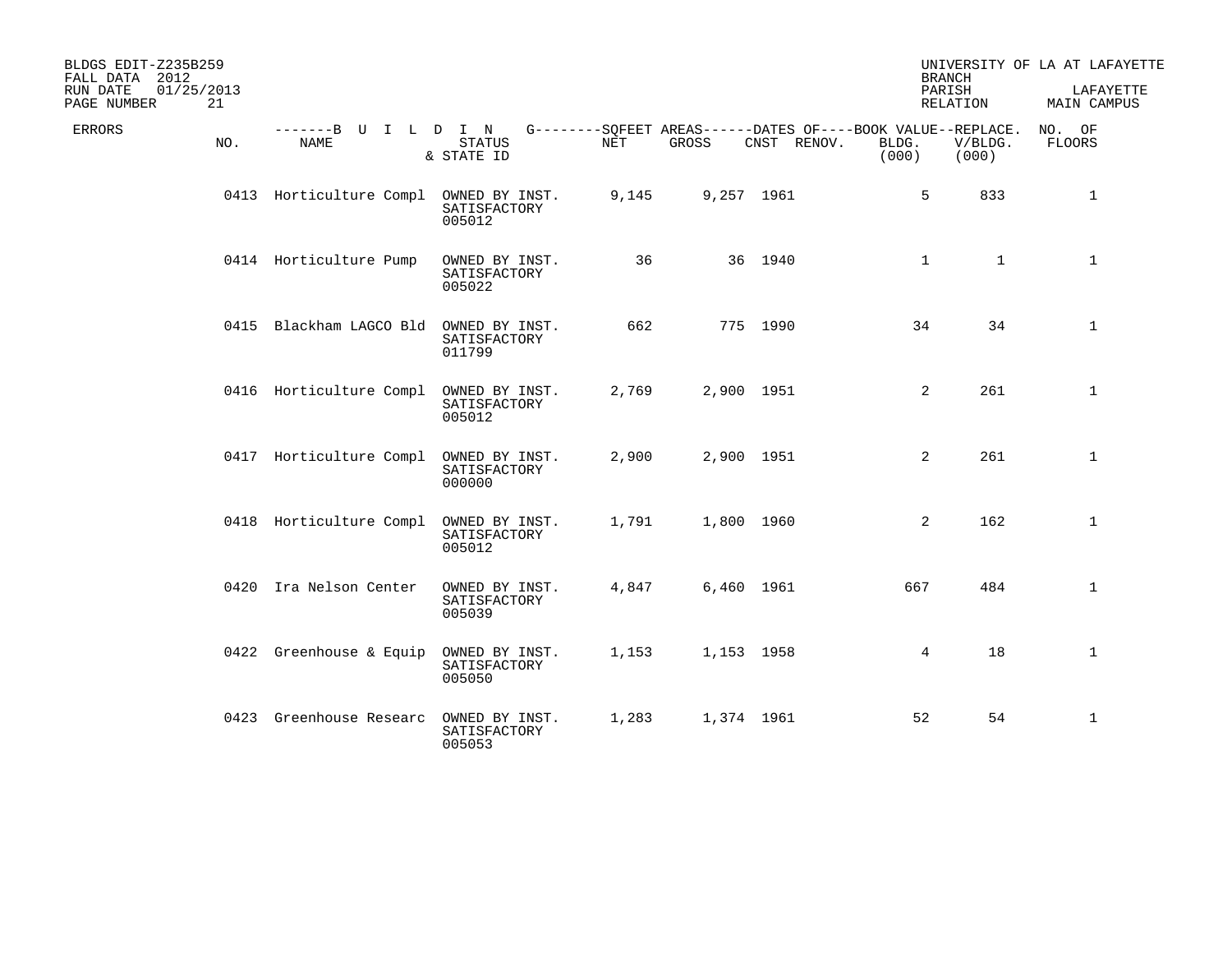| BLDGS EDIT-Z235B259<br>FALL DATA 2012<br>01/25/2013<br>RUN DATE<br>22<br>PAGE NUMBER |                                        |                                          |       |             |             | <b>BRANCH</b><br>PARISH<br>RELATION                                           |                  | UNIVERSITY OF LA AT LAFAYETTE<br>LAFAYETTE<br>MAIN CAMPUS |
|--------------------------------------------------------------------------------------|----------------------------------------|------------------------------------------|-------|-------------|-------------|-------------------------------------------------------------------------------|------------------|-----------------------------------------------------------|
| ERRORS<br>NO.                                                                        | -------B U I L D I N<br>NAME           | <b>STATUS</b><br>& STATE ID              | NET   | GROSS       | CNST RENOV. | G--------SQFEET AREAS------DATES OF----BOOK VALUE--REPLACE.<br>BLDG.<br>(000) | V/BLDG.<br>(000) | NO. OF<br>FLOORS                                          |
|                                                                                      | 0424 Greenhouse Reaseac                | OWNED BY INST.<br>SATISFACTORY<br>005052 | 2,033 | 2,100 1961  |             | 52                                                                            | 84               | $\mathbf{1}$                                              |
|                                                                                      | 0425 Center For Greenho                | OWNED BY INST.<br>SATISFACTORY<br>005046 | 2,880 | 23,077 1963 |             | $\mathbf 1$                                                                   | 923              | $\mathbf{1}$                                              |
|                                                                                      | 0428 Tractor Shed (Col.                | OWNED BY INST.<br>SATISFACTORY<br>005023 | 2,704 | 2,850 1940  |             | 32                                                                            | 114              | $\mathbf{1}$                                              |
|                                                                                      | 0429 Storage Shed (Col.                | OWNED BY INST.<br>SATISFACTORY<br>005024 | 807   |             | 848 1941    | 9                                                                             | 16               | $\mathbf{1}$                                              |
|                                                                                      | 044A Petroleum Engr. La                | OWNED BY INST.<br>SATISFACTORY<br>004893 | 604   |             | 640 1982    | 24                                                                            | 41               | $\mathbf{1}$                                              |
|                                                                                      | 0451 Tenant Dwelling (I OWNED BY INST. | SATISFACTORY<br>005013                   | 1,200 | 1,883 1938  |             | 3                                                                             | 84               | $\mathbf 1$                                               |
|                                                                                      | 0452 Mule Barn                         | OWNED BY INST.<br>SATISFACTORY<br>005025 | 2,108 | 2,233 1940  |             | 27                                                                            | 44               | $\mathbf{1}$                                              |
|                                                                                      | 0453 Potato Barn                       | OWNED BY INST.<br>SATISFACTORY<br>005026 | 1,290 | 1,442 1938  |             | 15                                                                            | 28               | $\mathbf{1}$                                              |
|                                                                                      | 0454 Tenant Dwelling (C                | OWNED BY INST.<br>REMODELING-B<br>005027 | 1,739 | 1,801 1940  |             | 2                                                                             | 81               | $\mathbf{1}$                                              |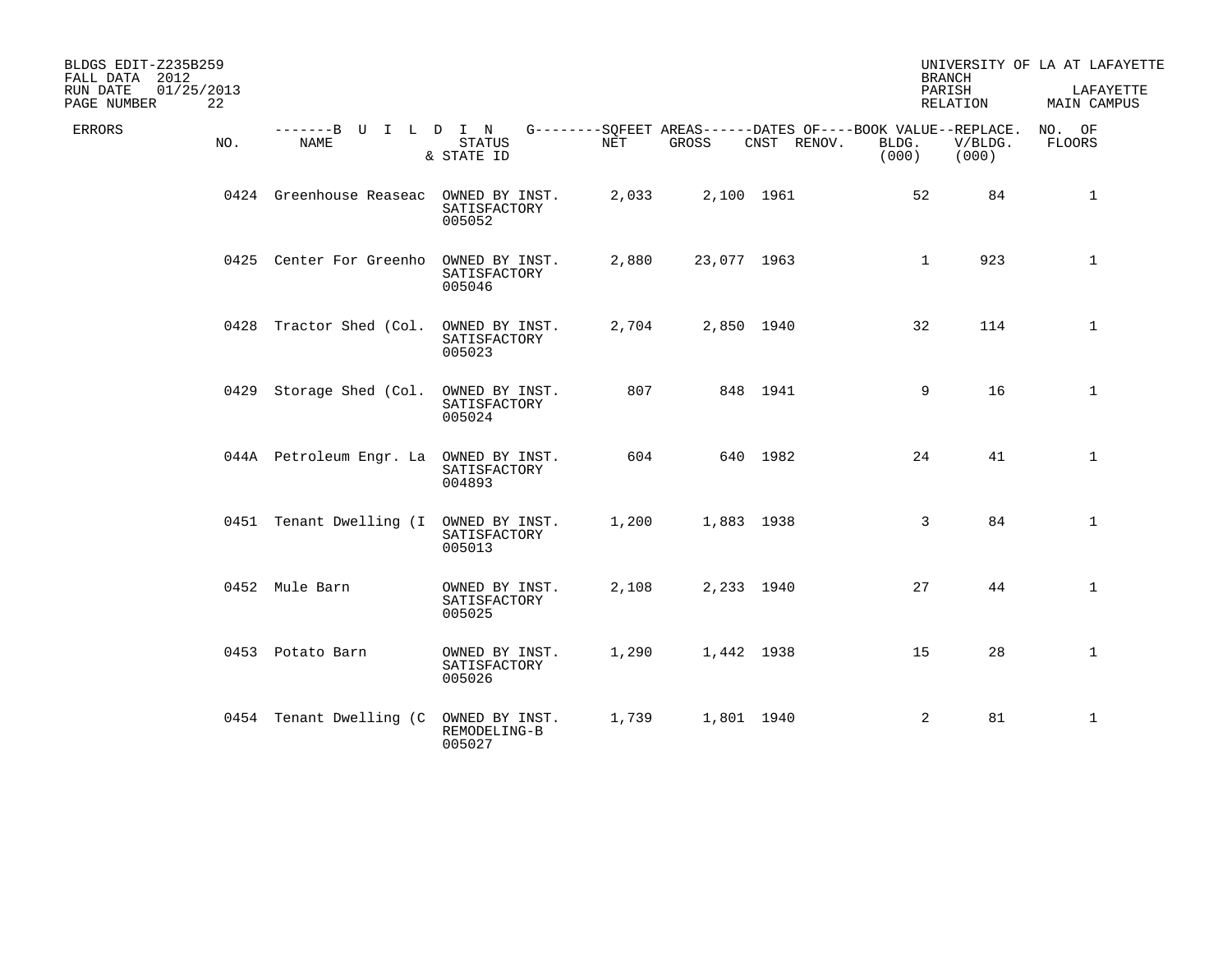| BLDGS EDIT-Z235B259<br>FALL DATA 2012<br>RUN DATE<br>01/25/2013<br>PAGE NUMBER<br>23 |                                        |                                          |              |                                                                      |             |      |                | <b>BRANCH</b><br>PARISH<br>RELATION | UNIVERSITY OF LA AT LAFAYETTE<br>LAFAYETTE<br>MAIN CAMPUS |
|--------------------------------------------------------------------------------------|----------------------------------------|------------------------------------------|--------------|----------------------------------------------------------------------|-------------|------|----------------|-------------------------------------|-----------------------------------------------------------|
| ERRORS<br>NO.                                                                        | -------B U I L D I N<br>NAME           | <b>STATUS</b><br>& STATE ID              | NET          | G--------SOFEET AREAS------DATES OF----BOOK VALUE--REPLACE.<br>GROSS | CNST RENOV. |      | BLDG.<br>(000) | V/BLDG.<br>(000)                    | NO. OF<br>FLOORS                                          |
|                                                                                      | 0455 Greenhouse (Col. R OWNED BY INST. | SATISFACTORY<br>005016                   | 1,160        |                                                                      | 1,160 1950  |      | 2              | 9                                   | $\mathbf{1}$                                              |
|                                                                                      | 046A Griffin Mechanical                | OWNED BY INST.<br>SATISFACTORY<br>004894 | 2,481        |                                                                      | 2,730 1972  |      | 27             | 242                                 | $\mathbf{1}$                                              |
|                                                                                      | 0465 La Accelerator Cen                | OWNED BY INST.<br>SATISFACTORY<br>005043 | 12,128       | 13,996 1981                                                          |             |      | 74             | 1,304                               | $\mathbf{1}$                                              |
|                                                                                      | 047A Arbolada Office                   | OWNED BY INST.<br>SATISFACTORY<br>005009 | 310          |                                                                      | 360 1940    | 1985 | 217            | 20                                  | $\mathbf{1}$                                              |
|                                                                                      | 0470 Tenant Dwelling (R                | OWNED BY INST.<br>SATISFACTORY<br>005029 | 1,293        |                                                                      | 1,293 1940  |      | 2              | 58                                  | $\mathbf{1}$                                              |
|                                                                                      | 0479 Print Shop Storage                | OWNED BY INST.<br>SATISFACTORY<br>005040 | 803          |                                                                      | 878 1970    |      | 35             | 35                                  | $\mathbf{1}$                                              |
|                                                                                      | 0480 Print Shop & Offic                | OWNED BY INST.<br>SATISFACTORY<br>005060 | 11,295       | 12,000 1976                                                          |             | 1992 | 142            | 186                                 | $\mathbf{1}$                                              |
|                                                                                      | 0481 Main Campus Lighti                | OWNED BY INST.<br>SATISFACTORY<br>005054 | $\mathbf{1}$ |                                                                      | 1 1996      |      | 41             | 233                                 | $\mathbf 1$                                               |
|                                                                                      | 0482 Cajun Field Bus St                | OWNED BY INST.<br>SATISFACTORY<br>012194 | $\mathbf{1}$ |                                                                      | 312 1979    |      | 9              | $\mathbf{1}$                        | $\mathbf{1}$                                              |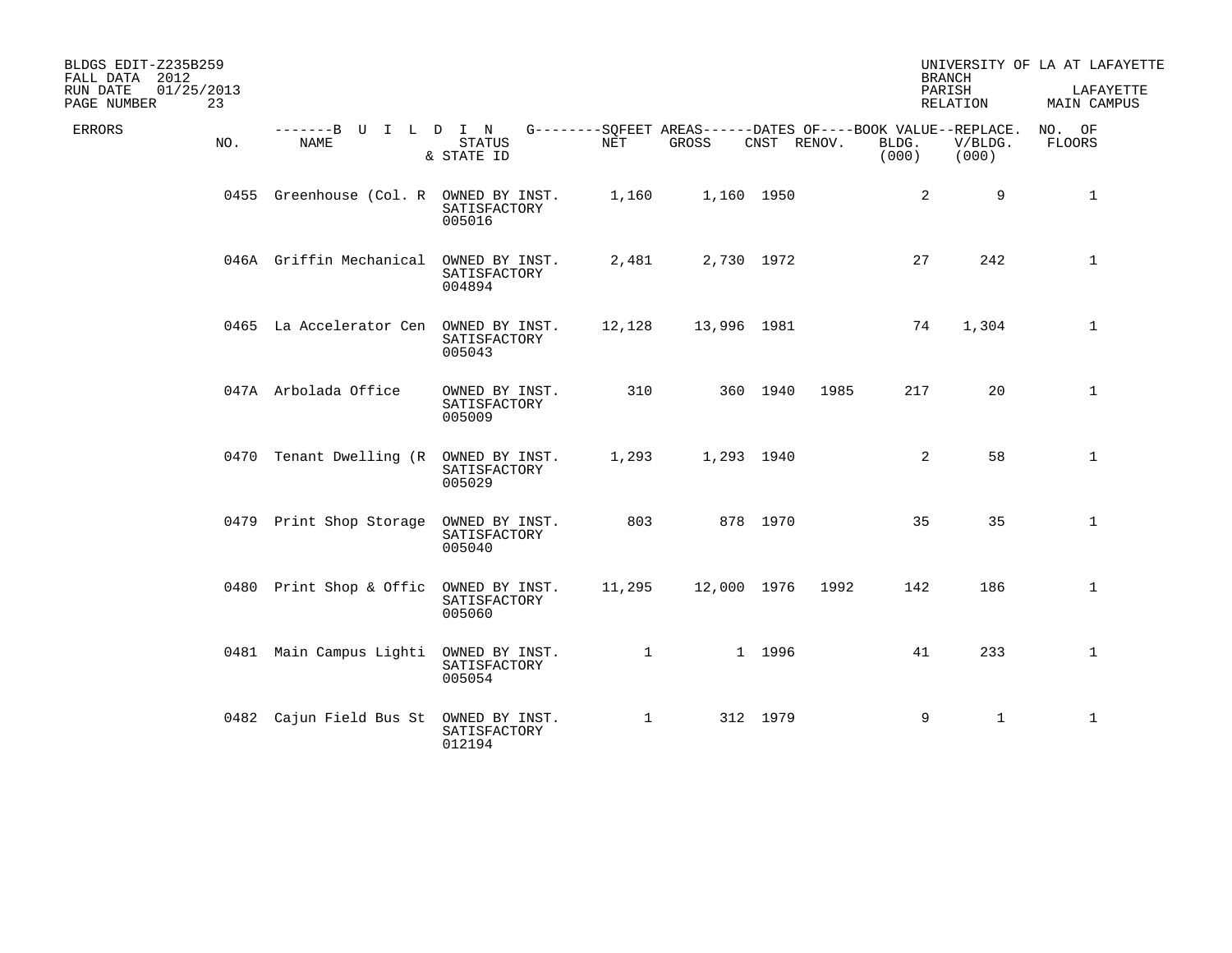| BLDGS EDIT-Z235B259<br>FALL DATA 2012<br>01/25/2013<br>RUN DATE<br>24<br>PAGE NUMBER |                                        |                                          |              |             |             |                | <b>BRANCH</b><br>PARISH<br>RELATION                                             | UNIVERSITY OF LA AT LAFAYETTE<br>LAFAYETTE<br>MAIN CAMPUS |
|--------------------------------------------------------------------------------------|----------------------------------------|------------------------------------------|--------------|-------------|-------------|----------------|---------------------------------------------------------------------------------|-----------------------------------------------------------|
| ERRORS<br>NO.                                                                        | -------B U I L D I N<br>NAME           | <b>STATUS</b><br>& STATE ID              | NET          | GROSS       | CNST RENOV. | BLDG.<br>(000) | G--------SQFEET AREAS------DATES OF----BOOK VALUE--REPLACE.<br>V/BLDG.<br>(000) | NO. OF<br><b>FLOORS</b>                                   |
|                                                                                      | 0483 Cajun Field Bus St OWNED BY INST. | SATISFACTORY<br>012195                   | $\mathbf{1}$ |             | 312 1979    |                | 9<br>$\mathbf{1}$                                                               | $\mathbf{1}$                                              |
|                                                                                      | 0484 Cajun Field Ticket                | OWNED BY INST.<br>SATISFACTORY<br>012196 | 171          |             | 216 1971    |                | 9<br>$\mathbf{1}$                                                               | $\mathbf{1}$                                              |
|                                                                                      | 0485 Cajun Field Ticket                | OWNED BY INST.<br>SATISFACTORY<br>012197 | 66           |             | 66 1971     |                | 6<br>$\mathbf{1}$                                                               | $\mathbf{1}$                                              |
|                                                                                      | 0486 Cajun Field Ticket                | OWNED BY INST.<br>SATISFACTORY<br>012198 | 66           |             | 66 1971     |                | $\mathbf{1}$<br>6                                                               | $\mathbf{1}$                                              |
|                                                                                      | 052A Rougeou Storage Bl                | OWNED BY INST.<br>SATISFACTORY<br>009859 | 128          |             | 160 1988    |                | 25<br>8                                                                         | $\mathbf{1}$                                              |
|                                                                                      | 0560 Tenant Dwelling (D OWNED BY INST. | SATISFACTORY<br>005066                   | 1,375        | 1,684 1947  |             |                | 101<br>2                                                                        | $\mathbf{1}$                                              |
|                                                                                      | 0599 KRVS Radio Tower &                | OWNED BY INST.<br>SATISFACTORY<br>004953 | 100          |             | 216 1982    |                | 138<br>138                                                                      | $\mathbf 1$                                               |
|                                                                                      | 061A Maintenance Lumber                | OWNED BY INST.<br>SATISFACTORY<br>004887 | 1,075        | 1,220 1962  |             |                | 2<br>48                                                                         | $\mathbf 1$                                               |
|                                                                                      | 062A Stokes Hall (Bldg                 | OWNED BY INST.<br>SATISFACTORY<br>004941 | 21,024       | 26,555 1968 | 1996        | 1,600          | 3,186                                                                           | 4                                                         |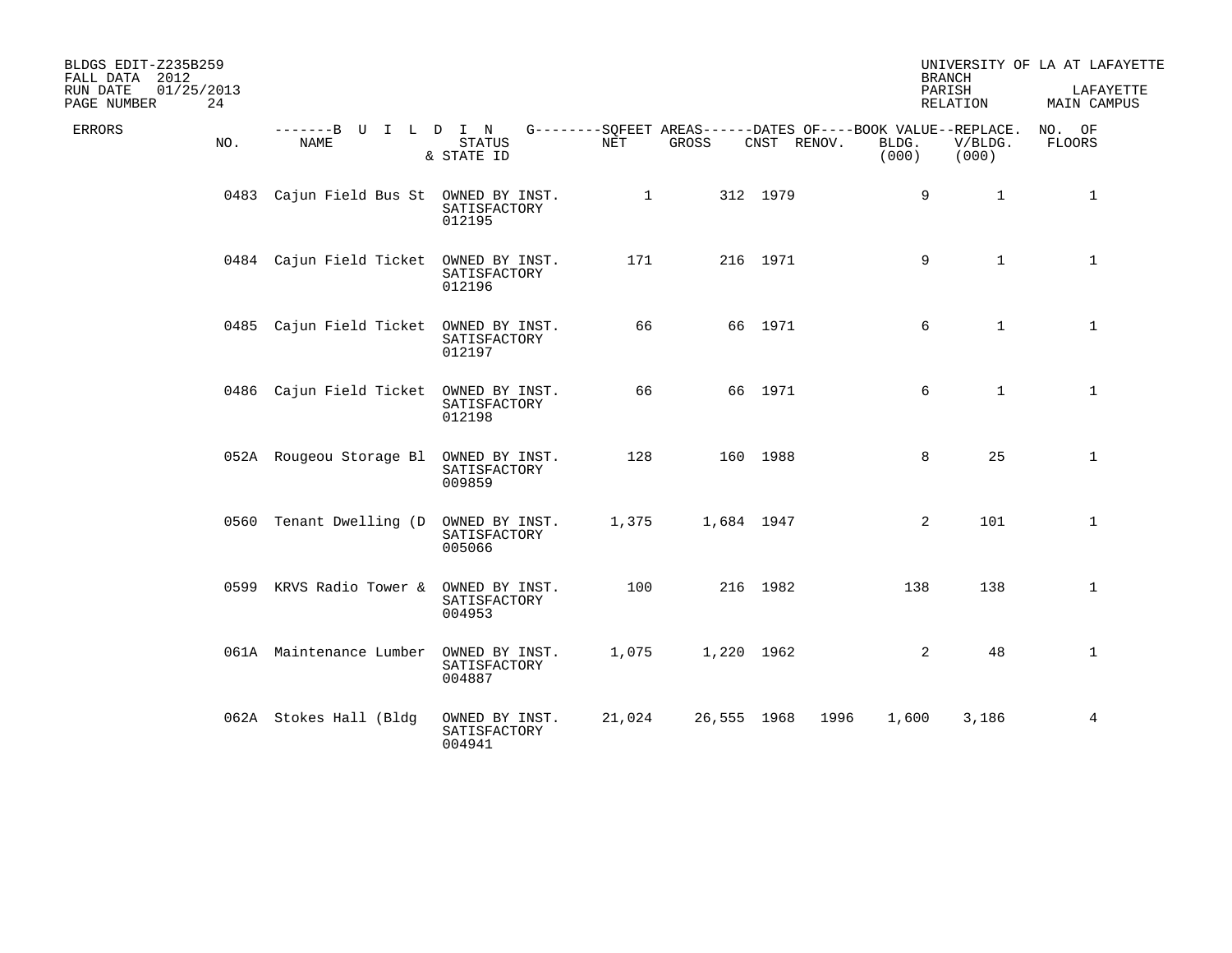| BLDGS EDIT-Z235B259<br>FALL DATA 2012<br>01/25/2013<br>RUN DATE<br>25<br>PAGE NUMBER |                                     |                                          |        |                                                                      |             |      |                | <b>BRANCH</b><br>PARISH<br><b>RELATION</b> | UNIVERSITY OF LA AT LAFAYETTE<br>LAFAYETTE<br>MAIN CAMPUS |
|--------------------------------------------------------------------------------------|-------------------------------------|------------------------------------------|--------|----------------------------------------------------------------------|-------------|------|----------------|--------------------------------------------|-----------------------------------------------------------|
| <b>ERRORS</b><br>NO.                                                                 | -------B U I L D I N<br><b>NAME</b> | <b>STATUS</b><br>& STATE ID              | NET    | G--------SQFEET AREAS------DATES OF----BOOK VALUE--REPLACE.<br>GROSS | CNST RENOV. |      | BLDG.<br>(000) | V/BLDG.<br>(000)                           | NO. OF<br>FLOORS                                          |
|                                                                                      | 062B Stokes Hall (Bldg              | OWNED BY INST.<br>SATISFACTORY<br>004945 | 20,266 |                                                                      | 26,555 1996 | 1981 | 525            | 3,186                                      | 4                                                         |
|                                                                                      | 062D Stokes Mechanical              | OWNED BY INST.<br>SATISFACTORY<br>004947 | 1,680  |                                                                      | 1,860 1968  |      | 14             | 30                                         | $\mathbf{1}$                                              |
|                                                                                      | 0627 Primate Rsch/Path              | OWNED BY INST.<br>SATISFACTORY<br>004768 | 9,321  |                                                                      | 20,179 1961 | 1995 | 1,004          | 2,421                                      | 3                                                         |
|                                                                                      | 0628 Primate Clinical C             | OWNED BY INST.<br>SATISFACTORY<br>004769 | 13,927 | 19,044 1961                                                          |             | 1995 | 941            | 1,237                                      | 3                                                         |
|                                                                                      | 0629 Colony & Lab Bldg              | OWNED BY INST.<br>SATISFACTORY<br>004770 | 13,726 |                                                                      | 28,771 1961 | 1995 | 1,394          | 4,027                                      | 3                                                         |
|                                                                                      | 0630 Building 30                    | OWNED BY INST.<br>SATISFACTORY<br>004772 | 21,032 |                                                                      | 28,961 1961 |      | 1,301          | 4,054                                      | 3                                                         |
|                                                                                      | 0631 Stor. Bldg./Was Au             | OWNED BY INST.<br>SATISFACTORY<br>004771 | 255    |                                                                      | 605 1961    | 1994 | $7^{\circ}$    | 12                                         | $\mathbf{1}$                                              |
|                                                                                      | 0632 Primate Iso Test F             | OWNED BY INST.<br>SATISFACTORY<br>004776 | 1,470  |                                                                      | 1,633 1980  |      | 82             | 195                                        | $\mathbf 1$                                               |
|                                                                                      | 0633 Primate Nursery/Pe             | OWNED BY INST.<br>SATISFACTORY<br>004777 | 1,946  |                                                                      | 2,291 1978  | 1992 | 34             | 144                                        | $\mathbf{1}$                                              |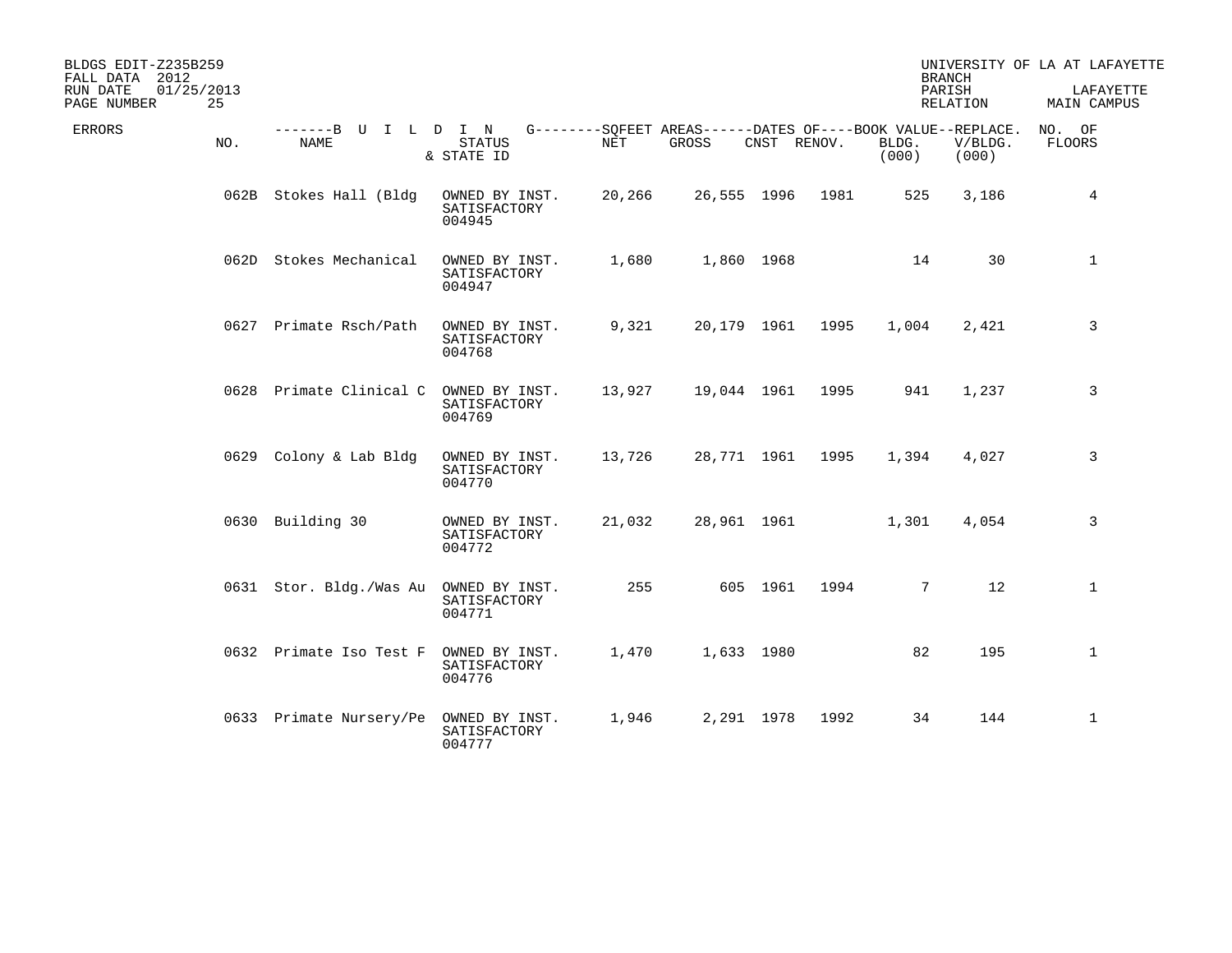| BLDGS EDIT-Z235B259<br>FALL DATA 2012<br>01/25/2013<br>RUN DATE<br>26<br>PAGE NUMBER |                                        |                                          |       |                                                                      |             |      | <b>BRANCH</b><br>PARISH | RELATION         | UNIVERSITY OF LA AT LAFAYETTE<br>LAFAYETTE<br>MAIN CAMPUS |
|--------------------------------------------------------------------------------------|----------------------------------------|------------------------------------------|-------|----------------------------------------------------------------------|-------------|------|-------------------------|------------------|-----------------------------------------------------------|
| ERRORS<br>NO.                                                                        | -------B U I L D I N<br><b>NAME</b>    | <b>STATUS</b><br>& STATE ID              | NET   | G--------SOFEET AREAS------DATES OF----BOOK VALUE--REPLACE.<br>GROSS | CNST RENOV. |      | BLDG.<br>(000)          | V/BLDG.<br>(000) | NO. OF<br><b>FLOORS</b>                                   |
|                                                                                      | 0636 Large Animal Lab a OWNED BY INST. | SATISFACTORY<br>004775                   | 2,671 |                                                                      | 3,303 1978  | 1990 | 139                     | 204              | $\mathbf{1}$                                              |
|                                                                                      | 0637 Maintenance Shop (                | OWNED BY INST.<br>SATISFACTORY<br>004773 | 2,830 |                                                                      | 3,568 1968  | 1994 | 59                      | 231              | $\mathbf{1}$                                              |
|                                                                                      | 0638 Boat Shed & Stalls                | OWNED BY INST.<br>SATISFACTORY<br>004774 | 2,356 |                                                                      | 2,436 1978  |      | 31                      | 31               | $\mathbf{1}$                                              |
|                                                                                      | 0641 Primate Colony-Bld                | OWNED BY INST.<br>SATISFACTORY<br>011783 | 4,236 |                                                                      | 8,049 1989  | 1997 | 124                     | 134              | $\mathbf{1}$                                              |
|                                                                                      | 0642 Primate Colony-Bld                | OWNED BY INST.<br>SATISFACTORY<br>011781 | 798   |                                                                      | 934 1991    |      | 65                      | 112              | $\mathbf{1}$                                              |
|                                                                                      | 0643 Primate Colony-Vet                | OWNED BY INST.<br>SATISFACTORY<br>011780 | 879   |                                                                      | 990 1991    |      | 85                      | 85               | $\mathbf 1$                                               |
|                                                                                      | 0644 Primate Colony-Bld                | OWNED BY INST.<br>SATISFACTORY<br>011779 | 3,848 |                                                                      | 5,745 1991  | 1997 | 195                     | 689              | 1                                                         |
|                                                                                      | 0645 Primate Colony-Bld                | OWNED BY INST.<br>SATISFACTORY<br>011778 | 2,785 |                                                                      | 4,622 1991  |      | 374                     | 554              | $\mathbf 1$                                               |
|                                                                                      | 0646 Cage Wash Building                | OWNED BY INST.<br>SATISFACTORY<br>011776 | 1,120 |                                                                      | 1,398 1990  |      | 145                     | 167              | $\mathbf{1}$                                              |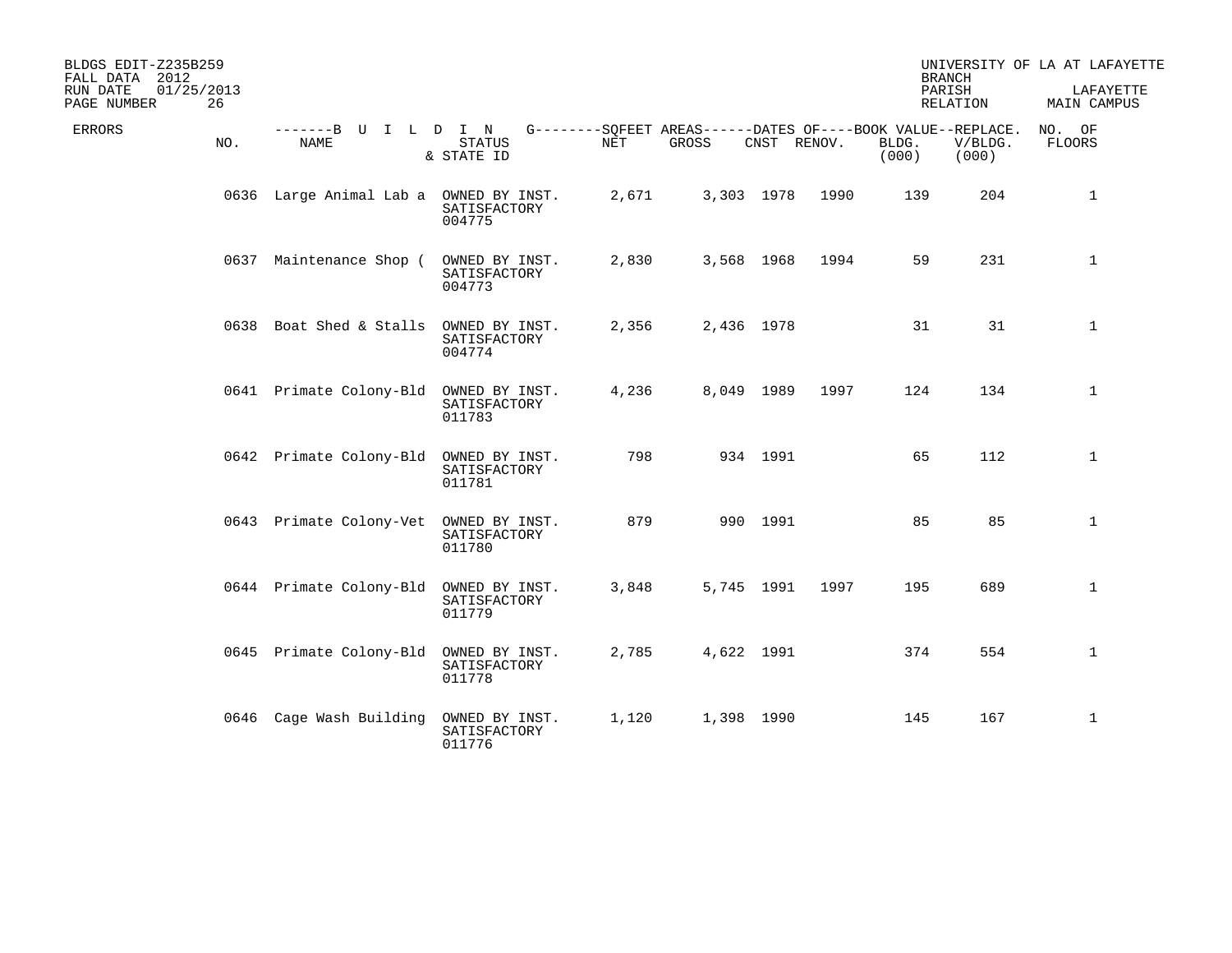| BLDGS EDIT-Z235B259<br>FALL DATA 2012<br>01/25/2013<br>RUN DATE |                              |                                          |            |       |                                                                            | <b>BRANCH</b><br>PARISH |                  | UNIVERSITY OF LA AT LAFAYETTE<br>LAFAYETTE |
|-----------------------------------------------------------------|------------------------------|------------------------------------------|------------|-------|----------------------------------------------------------------------------|-------------------------|------------------|--------------------------------------------|
| 27<br>PAGE NUMBER                                               |                              |                                          |            |       |                                                                            |                         | RELATION         | MAIN CAMPUS                                |
| ERRORS<br>NO.                                                   | -------B U I L D I N<br>NAME | <b>STATUS</b><br>& STATE ID              | <b>NET</b> | GROSS | G--------SQFEET AREAS------DATES OF----BOOK VALUE--REPLACE.<br>CNST RENOV. | BLDG.<br>(000)          | V/BLDG.<br>(000) | NO. OF<br><b>FLOORS</b>                    |
|                                                                 | 0647 Colony-Vet Hosp.Bl      | OWNED BY INST.<br>SATISFACTORY<br>011777 | 2,449      |       | 8,265 1994                                                                 | 519                     | 668              | $\mathbf{1}$                               |
|                                                                 | 0648 Primate Colony-Bld      | OWNED BY INST.<br>SATISFACTORY<br>011784 | 2,089      |       | 2,285 1993<br>2000                                                         | 279                     | 1,176            | $\mathbf{1}$                               |
|                                                                 | 0649 Primate Colony-Bld      | OWNED BY INST.<br>SATISFACTORY<br>011782 | 1,472      |       | 1,472 1993                                                                 | 244                     | 353              | $\mathbf{1}$                               |
|                                                                 | 065A Cajun Village A         | OWNED BY INST.<br>SATISFACTORY<br>004916 | 6,520      |       | 7,358 1981                                                                 | 224                     | 551              | 2                                          |
|                                                                 | 065B Cajun Village B         | OWNED BY INST.<br>SATISFACTORY<br>004917 | 6,520      |       | 7,358 1981                                                                 | 224                     | 551              | 2                                          |
|                                                                 | 065C Cajun Village C         | OWNED BY INST.<br>SATISFACTORY<br>004918 | 6,520      |       | 7,358 1981                                                                 | 224                     | 551              | 2                                          |
|                                                                 | 065D Cajun Village D         | OWNED BY INST.<br>SATISFACTORY<br>004919 | 6,520      |       | 7,358 1981                                                                 | 224                     | 551              | 2                                          |
|                                                                 | 065E Cajun Village E         | OWNED BY INST.<br>SATISFACTORY<br>004920 | 6,520      |       | 7,358 1981                                                                 | 224                     | 551              | 2                                          |
|                                                                 | 065F Cajun Village F         | OWNED BY INST.<br>SATISFACTORY<br>004921 | 3,260      |       | 3,606 1981                                                                 | 112                     | 270              | $\mathbf{1}$                               |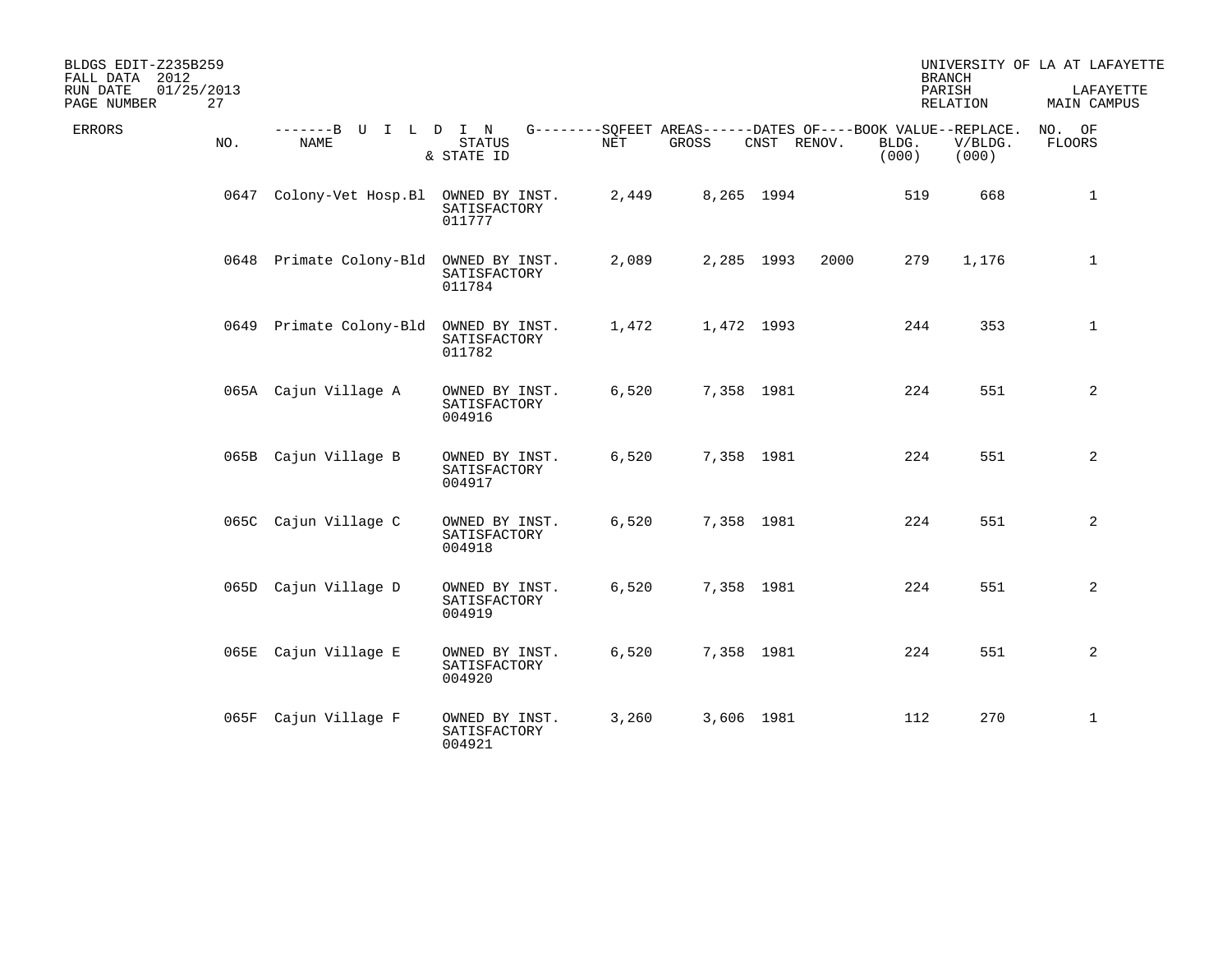| BLDGS EDIT-Z235B259<br>FALL DATA 2012<br>01/25/2013<br>RUN DATE<br>PAGE NUMBER<br>28 |                                     |                                          |        |                                                                      |             |      |                | <b>BRANCH</b><br>PARISH<br>RELATION | UNIVERSITY OF LA AT LAFAYETTE<br>LAFAYETTE<br>MAIN CAMPUS |
|--------------------------------------------------------------------------------------|-------------------------------------|------------------------------------------|--------|----------------------------------------------------------------------|-------------|------|----------------|-------------------------------------|-----------------------------------------------------------|
| ERRORS<br>NO.                                                                        | -------B U I L D I N<br><b>NAME</b> | <b>STATUS</b><br>& STATE ID              | NET    | G--------SOFEET AREAS------DATES OF----BOOK VALUE--REPLACE.<br>GROSS | CNST RENOV. |      | BLDG.<br>(000) | V/BLDG.<br>(000)                    | NO. OF<br>FLOORS                                          |
|                                                                                      | 065G Cajun Village G                | OWNED BY INST.<br>SATISFACTORY<br>004922 | 6,520  |                                                                      | 7,358 1981  |      | 224            | 551                                 | 2                                                         |
|                                                                                      | 065H Cajun Village H                | OWNED BY INST.<br>SATISFACTORY<br>004923 | 6,520  |                                                                      | 7,358 1981  |      | 224            | 551                                 | 2                                                         |
|                                                                                      | 065I Cajun Village I                | OWNED BY INST.<br>SATISFACTORY<br>004924 | 6,520  |                                                                      | 7,358 1981  |      | 224            | 551                                 | 2                                                         |
|                                                                                      | 065J Cajun Village J                | OWNED BY INST.<br>SATISFACTORY<br>004925 | 6,520  |                                                                      | 7,358 1981  | 1995 | 224            | 551                                 | 2                                                         |
|                                                                                      | 065K Cajun Village K                | OWNED BY INST.<br>SATISFACTORY<br>004926 | 6,520  |                                                                      | 7,358 1981  | 1995 | 224            | 551                                 | 2                                                         |
|                                                                                      | 065L Cajun Village L                | OWNED BY INST.<br>SATISFACTORY<br>004927 | 6,520  |                                                                      | 7,358 1981  | 1995 | 224            | 551                                 | 2                                                         |
|                                                                                      | 065M Cajun Village M                | OWNED BY INST.<br>SATISFACTORY<br>004928 | 6,520  |                                                                      | 7,358 1981  | 1995 | 224            | 551                                 | 2                                                         |
|                                                                                      | 0650 Break Room                     | OWNED BY INST.<br>SATISFACTORY<br>011884 | 615    |                                                                      | 615 1993    |      | 14             | 55                                  | $\mathbf 1$                                               |
|                                                                                      | 0651 NIRC Life Sc.Bldg.             | OWNED BY INST.<br>SATISFACTORY<br>012282 | 20,501 | 33,417 1995                                                          |             | 1996 | 4,027          | 4,412                               | 1                                                         |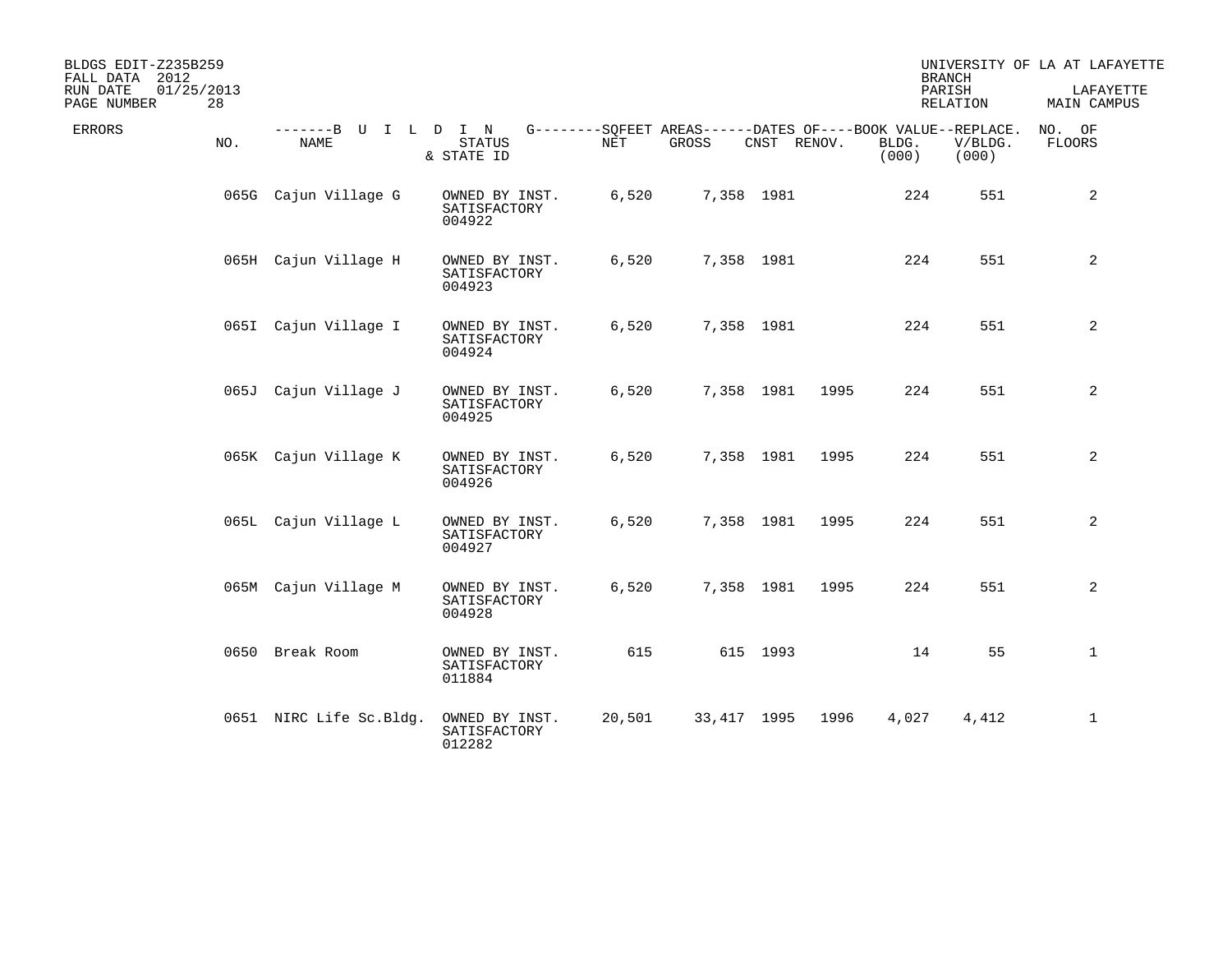| BLDGS EDIT-Z235B259<br>FALL DATA 2012<br>RUN DATE<br>PAGE NUMBER | 01/25/2013<br>29 |                              |                                          |        |             |                                                                            | <b>BRANCH</b><br>PARISH | RELATION         | UNIVERSITY OF LA AT LAFAYETTE<br>LAFAYETTE<br>MAIN CAMPUS |
|------------------------------------------------------------------|------------------|------------------------------|------------------------------------------|--------|-------------|----------------------------------------------------------------------------|-------------------------|------------------|-----------------------------------------------------------|
| ERRORS                                                           | NO.              | -------B U I L D I N<br>NAME | <b>STATUS</b><br>& STATE ID              | NET    | GROSS       | G--------SQFEET AREAS------DATES OF----BOOK VALUE--REPLACE.<br>CNST RENOV. | BLDG.<br>(000)          | V/BLDG.<br>(000) | NO. OF<br>FLOORS                                          |
|                                                                  |                  | 0652 NIRC Life Science       | OWNED BY INST.<br>SATISFACTORY<br>012283 | 1,567  |             | 4,112 1995                                                                 | 328                     | $\mathbf{1}$     | $\mathbf{1}$                                              |
|                                                                  |                  | 0700 Biology Lab & Resr      | OWNED BY INST.<br>SATISFACTORY<br>011891 | 14,018 | 15,579 1994 |                                                                            | 618                     | 1,869            | $\mathbf{1}$                                              |
|                                                                  |                  | 0701 Equipment Shed (Re      | OWNED BY INST.<br>SATISFACTORY<br>011892 | 2,950  |             | 3,021 1994                                                                 | 20                      | 120              | $\mathbf{1}$                                              |
|                                                                  |                  | 0702 Water Pump Shed (R      | OWNED BY INST.<br>SATISFACTORY<br>011893 | 90     |             | 95 1994                                                                    | 15                      | 19               | $\mathbf{1}$                                              |
|                                                                  |                  | 0703 Greenhouses (Res.       | OWNED BY INST.<br>SATISFACTORY<br>011894 | 83,160 | 85,680 1994 |                                                                            | 50                      | 64               | $\mathbf 1$                                               |
|                                                                  |                  | 0704 Security Residence      | OWNED BY INST.<br>SATISFACTORY<br>012116 | 784    |             | 784 1995                                                                   | 13                      | 15               | $\mathbf{1}$                                              |
|                                                                  |                  | 074A Vet Village Apts.       | OWNED BY INST.<br>SATISFACTORY<br>004897 | 2,524  |             | 2,800 1960                                                                 | 42                      | 336              | 2                                                         |
|                                                                  |                  | 074B Vet Village Apts.       | OWNED BY INST.<br>SATISFACTORY<br>004898 | 2,448  |             | 5,338 1960                                                                 | 51                      | 640              | 2                                                         |
|                                                                  |                  | 074C Vet Village Apts.       | OWNED BY INST.<br>SATISFACTORY<br>004899 | 4,960  |             | 5,338 1960                                                                 | 84                      | 640              | 2                                                         |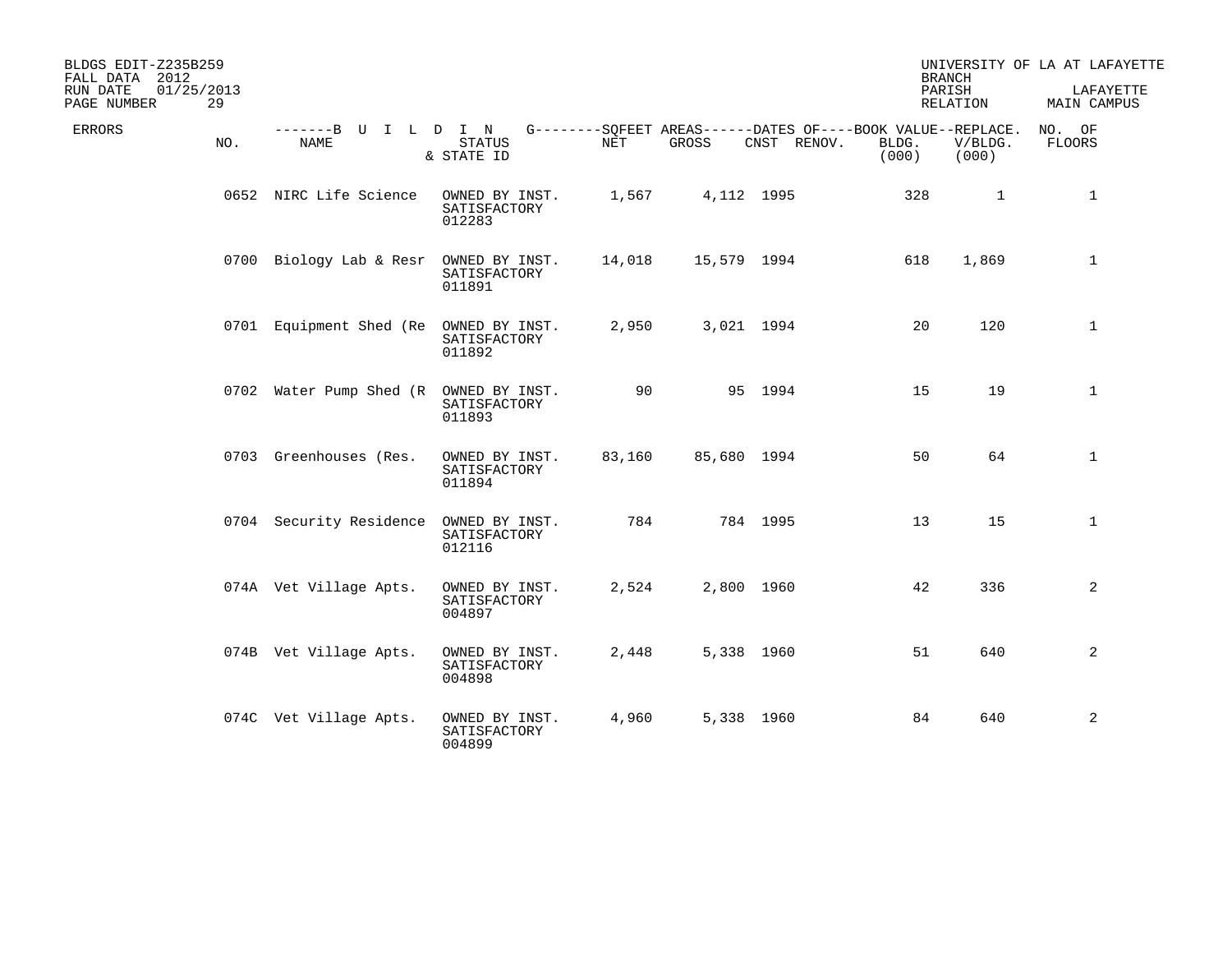| BLDGS EDIT-Z235B259<br>FALL DATA 2012       |                                     |                                          |            |                                                                      |             |      |                | <b>BRANCH</b>      | UNIVERSITY OF LA AT LAFAYETTE |
|---------------------------------------------|-------------------------------------|------------------------------------------|------------|----------------------------------------------------------------------|-------------|------|----------------|--------------------|-------------------------------|
| 01/25/2013<br>RUN DATE<br>30<br>PAGE NUMBER |                                     |                                          |            |                                                                      |             |      |                | PARISH<br>RELATION | LAFAYETTE<br>MAIN CAMPUS      |
| <b>ERRORS</b><br>NO.                        | -------B U I L D I N<br><b>NAME</b> | <b>STATUS</b><br>& STATE ID              | <b>NET</b> | G--------SOFEET AREAS------DATES OF----BOOK VALUE--REPLACE.<br>GROSS | CNST RENOV. |      | BLDG.<br>(000) | V/BLDG.<br>(000)   | NO. OF<br><b>FLOORS</b>       |
|                                             | 0920 Abdalla Hall                   | OWNED BY INST.<br>SATISFACTORY<br>000000 | 26,488     | 49,956 2000                                                          |             |      | 4,711          | 5,245              | 2                             |
|                                             | 094A Track Concessions              | OWNED BY INST.<br>SATISFACTORY<br>005058 | 737        |                                                                      | 1,811 1980  | 1990 | 849            | 162                | $\mathbf 1$                   |
|                                             | 094B Track Stadium                  | OWNED BY INST.<br>SATISFACTORY<br>005059 | 120        |                                                                      | 140 1980    |      | 197            | 873                | $\mathbf{1}$                  |
|                                             | 094C Track Dressing Roo             | OWNED BY INST.<br>SATISFACTORY<br>005044 | 1,390      |                                                                      | 2,880 1980  | 1993 | 138            | 259                | $\mathbf{1}$                  |
|                                             | 095A Baseball Dressing              | OWNED BY INST.<br>SATISFACTORY<br>011908 | 2,525      |                                                                      | 3,192 1990  |      | 73             | 287                | $\mathbf{1}$                  |
|                                             | 096A Culotta Tennis Bui             | OWNED BY INST.<br>SATISFACTORY<br>000000 | 1,296      |                                                                      | 2,028 2000  |      | 210            | 215                | 2                             |
|                                             | 097A Bourgeois Hall Bus             | OWNED BY INST.<br>SATISFACTORY<br>011897 | 1,600      | 1,600 1986                                                           |             |      | 40             | 35                 | $\mathbf{1}$                  |
|                                             | 159A Married Students A             | OWNED BY INST.<br>SATISFACTORY<br>004900 | 14,528     | 15,580 1960                                                          |             |      | 202            | 1,869              | 2                             |
|                                             | 159B Married Students A             | OWNED BY INST.<br>SATISFACTORY<br>004901 | 2,628      |                                                                      | 2,636 1960  |      | 50             | 316                | 2                             |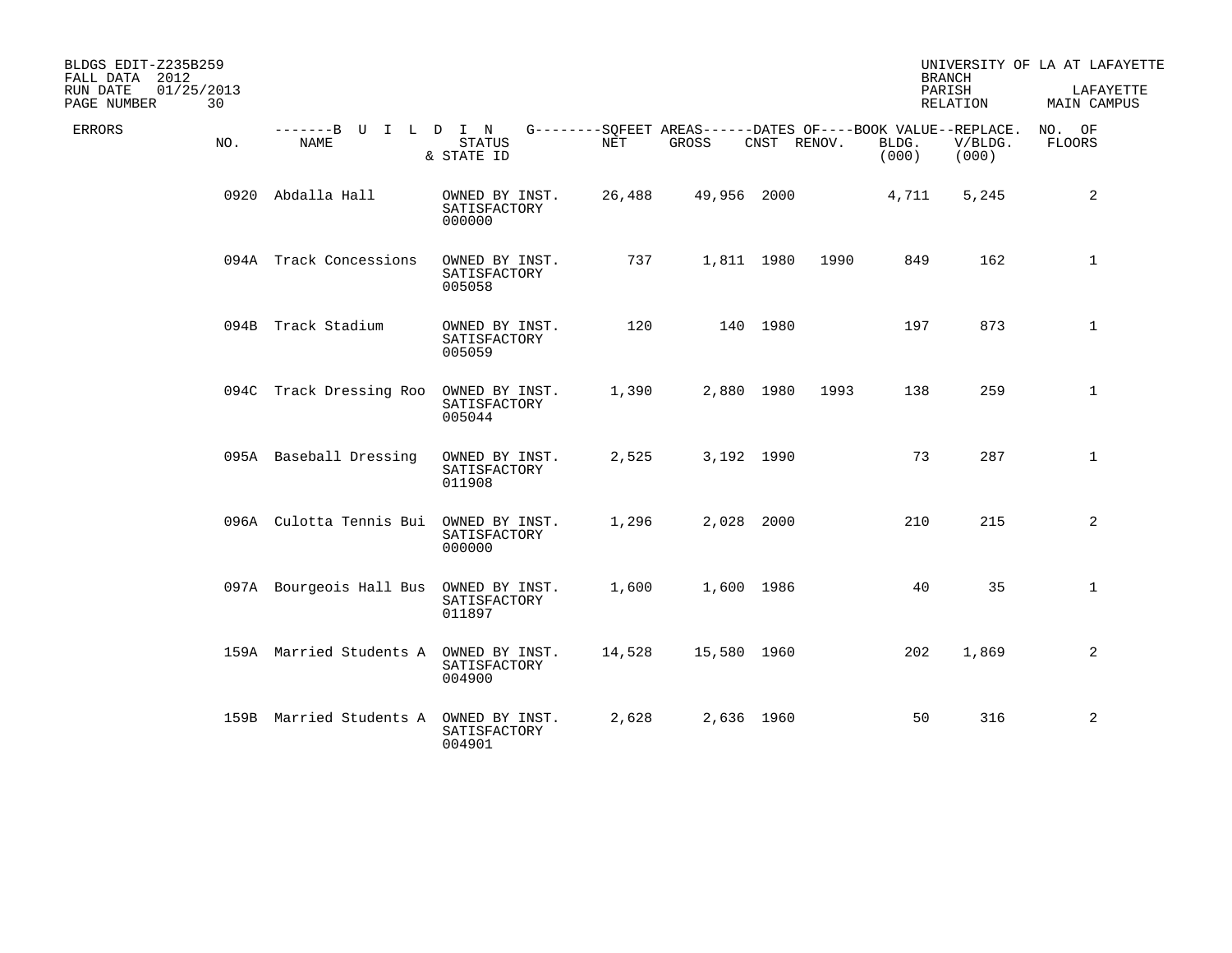| BLDGS EDIT-Z235B259<br>FALL DATA 2012<br>01/25/2013<br>RUN DATE |                                        |                                          |        |                                                                      |             |      |                | <b>BRANCH</b><br>PARISH | UNIVERSITY OF LA AT LAFAYETTE<br>LAFAYETTE |
|-----------------------------------------------------------------|----------------------------------------|------------------------------------------|--------|----------------------------------------------------------------------|-------------|------|----------------|-------------------------|--------------------------------------------|
| 31<br>PAGE NUMBER                                               |                                        |                                          |        |                                                                      |             |      |                | RELATION                | MAIN CAMPUS                                |
| <b>ERRORS</b><br>NO.                                            | -------B U I L D I N<br>NAME           | <b>STATUS</b><br>& STATE ID              | NET    | G--------SQFEET AREAS------DATES OF----BOOK VALUE--REPLACE.<br>GROSS | CNST RENOV. |      | BLDG.<br>(000) | V/BLDG.<br>(000)        | NO. OF<br>FLOORS                           |
|                                                                 | 2312 Early Childhood De OWNED BY INST. | SATISFACTORY<br>000000                   | 28,049 | 42,809 2011                                                          |             |      | 5,588          | $\mathbf{1}$            | 2                                          |
|                                                                 | 406A Cattle Shelter (Co                | OWNED BY INST.<br>SATISFACTORY<br>005049 | 8,241  |                                                                      | 8,241 1965  |      | 9              | 39                      | $\mathbf{1}$                               |
|                                                                 | 5011 00060000000950 ST.                | OWNED BY INST.<br>SATISFACTORY<br>000000 | 1,119  |                                                                      | 2,094 1980  | 1981 | 566            | 837                     | $\mathbf{1}$                               |
|                                                                 | 62C0 Fleur Des Lis Food                | OWNED BY INST.<br>SATISFACTORY<br>000000 | 6,851  |                                                                      | 8,185 2003  |      | 777            | $\mathbf{1}$            | $\mathbf{1}$                               |
|                                                                 | 999A MSTC Bulkhead                     | LEASED<br>SATISFACTORY<br>009728         | 100    |                                                                      | 100 1990    |      | 482            | 890                     | $\mathbf{1}$                               |
|                                                                 | 999B MSTC Platform                     | LEASED<br>SATISFACTORY<br>009729         | 2,511  |                                                                      | 2,511 1990  |      | 11             | 25                      | $\mathbf{1}$                               |
|                                                                 | 999C MSTC Floating Dock                | LEASED<br>SATISFACTORY<br>009730         | 492    |                                                                      | 492 1990    |      | 11             | 31                      | $\mathbf{1}$                               |
|                                                                 | 999D MSTC Maint. Bldg                  | LEASED<br>SATISFACTORY<br>011765         | 1,200  |                                                                      | 1,200 1990  |      | 15             | 78                      | $\mathbf 1$                                |
|                                                                 | 999E MSTC Instructor Tr                | OWNED BY INST.<br>SATISFACTORY<br>011766 | 603    |                                                                      | 980 1990    |      | 32             | 63                      | $\mathbf{1}$                               |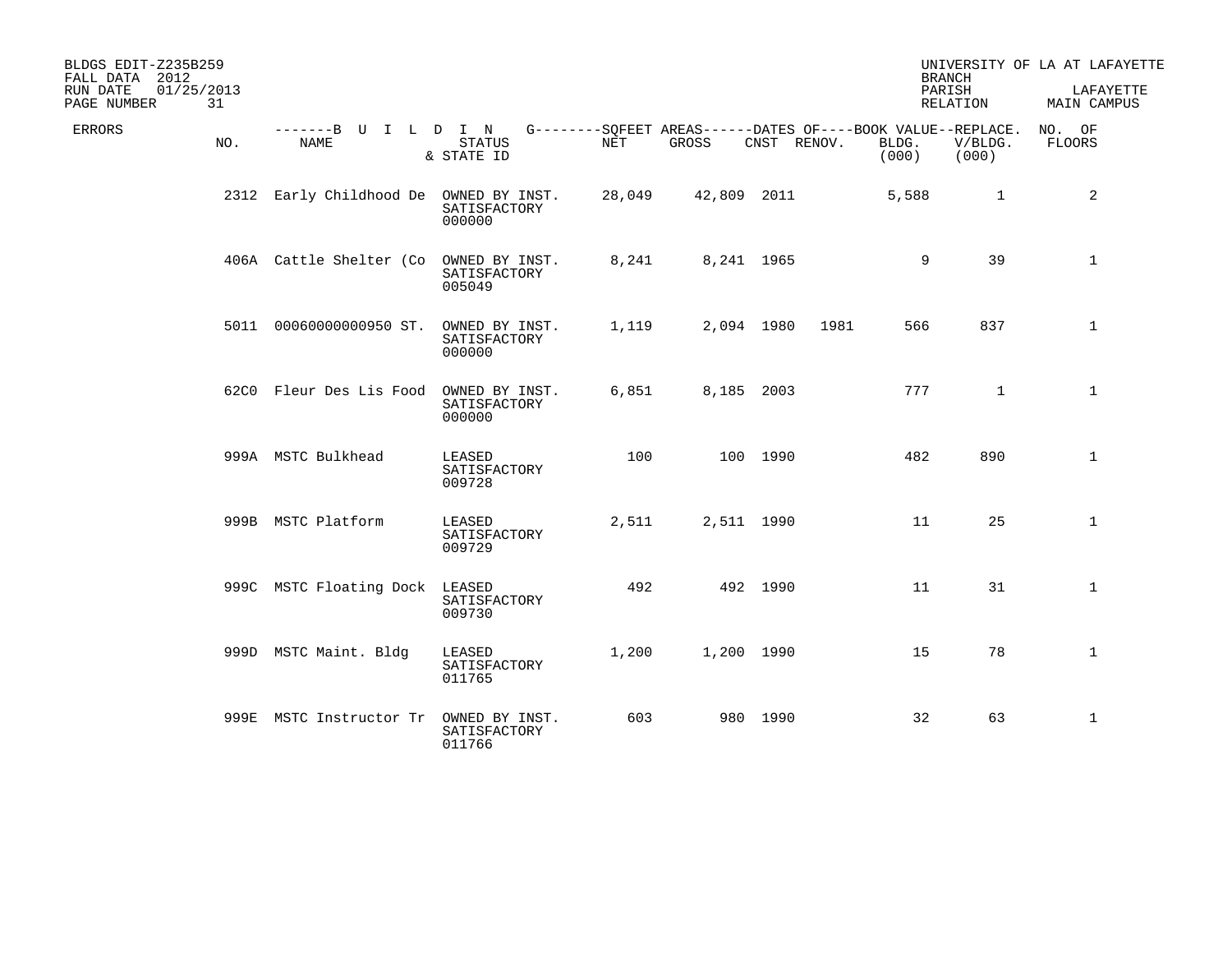| BLDGS EDIT-Z235B259<br>2012<br>FALL DATA<br>01/25/2013<br>RUN DATE<br>PAGE NUMBER<br>32 |                                 |                                          |       |            |                                                                            |                | <b>BRANCH</b><br>PARISH<br><b>RELATION</b> | UNIVERSITY OF LA AT LAFAYETTE<br>LAFAYETTE<br><b>MAIN CAMPUS</b> |
|-----------------------------------------------------------------------------------------|---------------------------------|------------------------------------------|-------|------------|----------------------------------------------------------------------------|----------------|--------------------------------------------|------------------------------------------------------------------|
| <b>ERRORS</b><br>NO.                                                                    | $---B$ U<br>$\top$<br>L<br>NAME | I N<br>D<br><b>STATUS</b><br>& STATE ID  | NET   | GROSS      | G--------SOFEET AREAS------DATES OF----BOOK VALUE--REPLACE.<br>CNST RENOV. | BLDG.<br>(000) | V/BLDG.<br>(000)                           | NO. OF<br><b>FLOORS</b>                                          |
| 999F                                                                                    | MSTC Swimming Pool              | LEASED<br>SATISFACTORY<br>000000         | 3,640 | 3,888 1999 |                                                                            | 142            | 142                                        | 1                                                                |
|                                                                                         | 999G MSTC Shower Traile         | OWNED BY INST.<br>SATISFACTORY<br>000000 | 760   |            | 980 1990                                                                   | 60             | $\mathbf{1}$                               | $\mathbf{1}$                                                     |
|                                                                                         | 999H MSTC Large Pool Bu         | LEASED<br>SATISFACTORY<br>000000         | 9,134 | 9,816 2005 |                                                                            | 1,300          | 2,025                                      | 1                                                                |
|                                                                                         | 999I MSTC Administrativ         | OWNED BY INST.<br>SATISFACTORY<br>000000 | 823   |            | 922 1990                                                                   | 80             | $\mathbf{1}$                               | $\mathbf{1}$                                                     |
|                                                                                         | 999J MSTC Classrooms 1          | OWNED BY INST.<br>SATISFACTORY<br>000000 | 1,400 | 1,500 2012 |                                                                            | 600            | $\mathbf{1}$                               | $\mathbf 1$                                                      |
|                                                                                         | 999K MSTC Classrooms 3          | OWNED BY INST.<br>SATISFACTORY<br>000000 | 1,263 | 1,363 1990 |                                                                            | 80             | $\mathbf{1}$                               | $\mathbf{1}$                                                     |